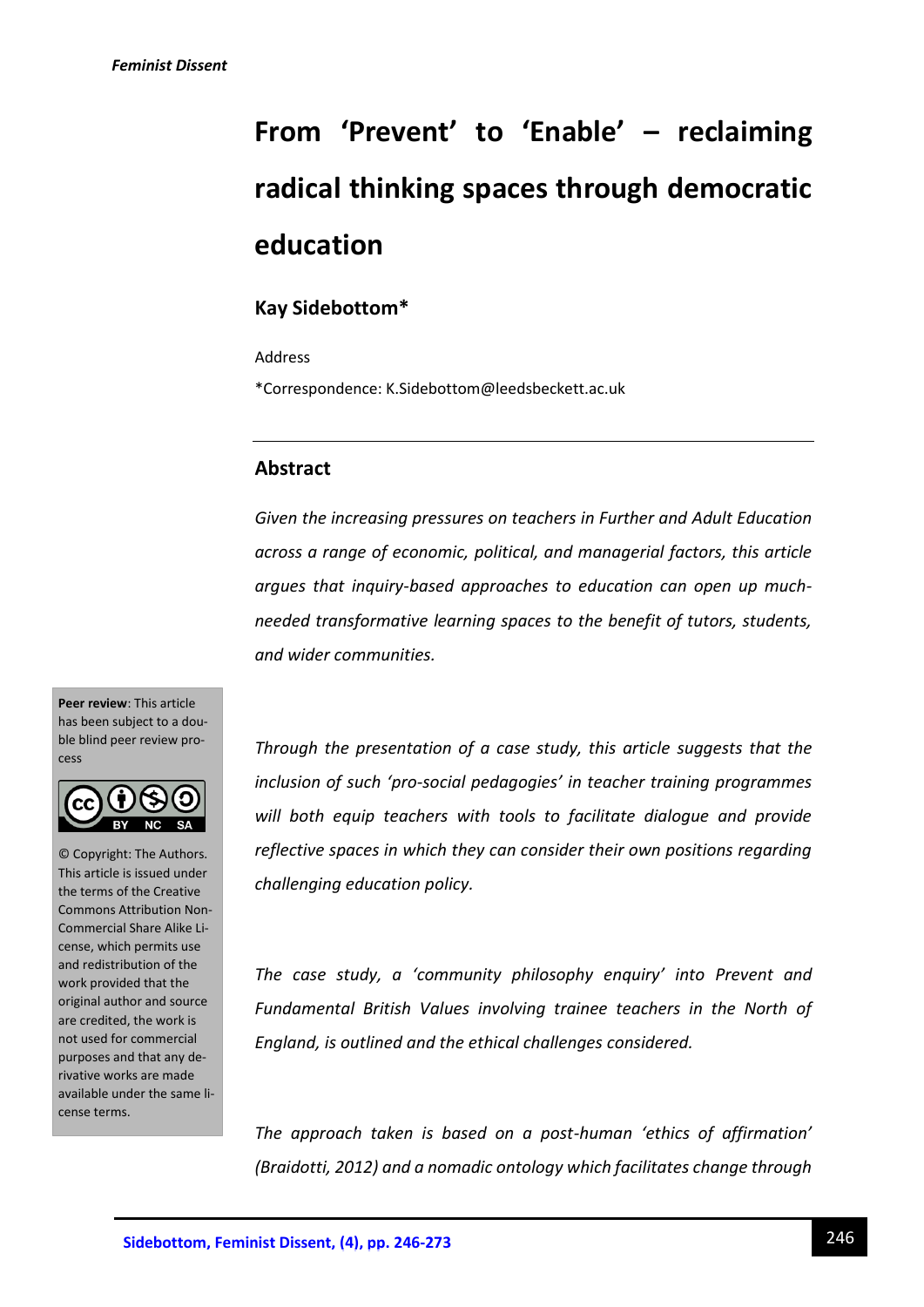*the joining together of agents for transformation, across a series of on- and off-line rhizomatic assemblages. The article concludes with recommendations for the further implementation of democratic educational practices such as community philosophy, which allow space and time for discussion and dissent.*

## **Introduction**

'Becoming post-human is regulated by an ethics of joy and affirmation that functions through the transformation of negative into positive passions' (Braidotti, 2013:194).

For teachers who see themselves as democratic educators and agents of change, the Prevent agenda presents a paradox; namely, how can we truly create spaces of safety and trust whilst at the same time being bound by a legal duty to report our students when they are deemed at risk of becoming radicalised? For Sukarieh and Tannock (2015:1), the Prevent policies 'constitute a direct attack on the core elements that make up the centuries old radical education tradition'. This article aims to explore how pro-social teaching approaches can allow educators to reclaim the notion of radicalism, using issues such as Prevent not as barriers, but as levers to open up discussion. In the process of educators working creatively and rhizomatically together, it suggests that change and action can occur through a spirit of positivity that Braidotti (2013) refers to as an 'ethics of affirmation'.

## **Background context**

Since Prevent (formally Section 26 of the Counter-Terrorism and Security Act 2015) was first launched in 2003, it has moved through different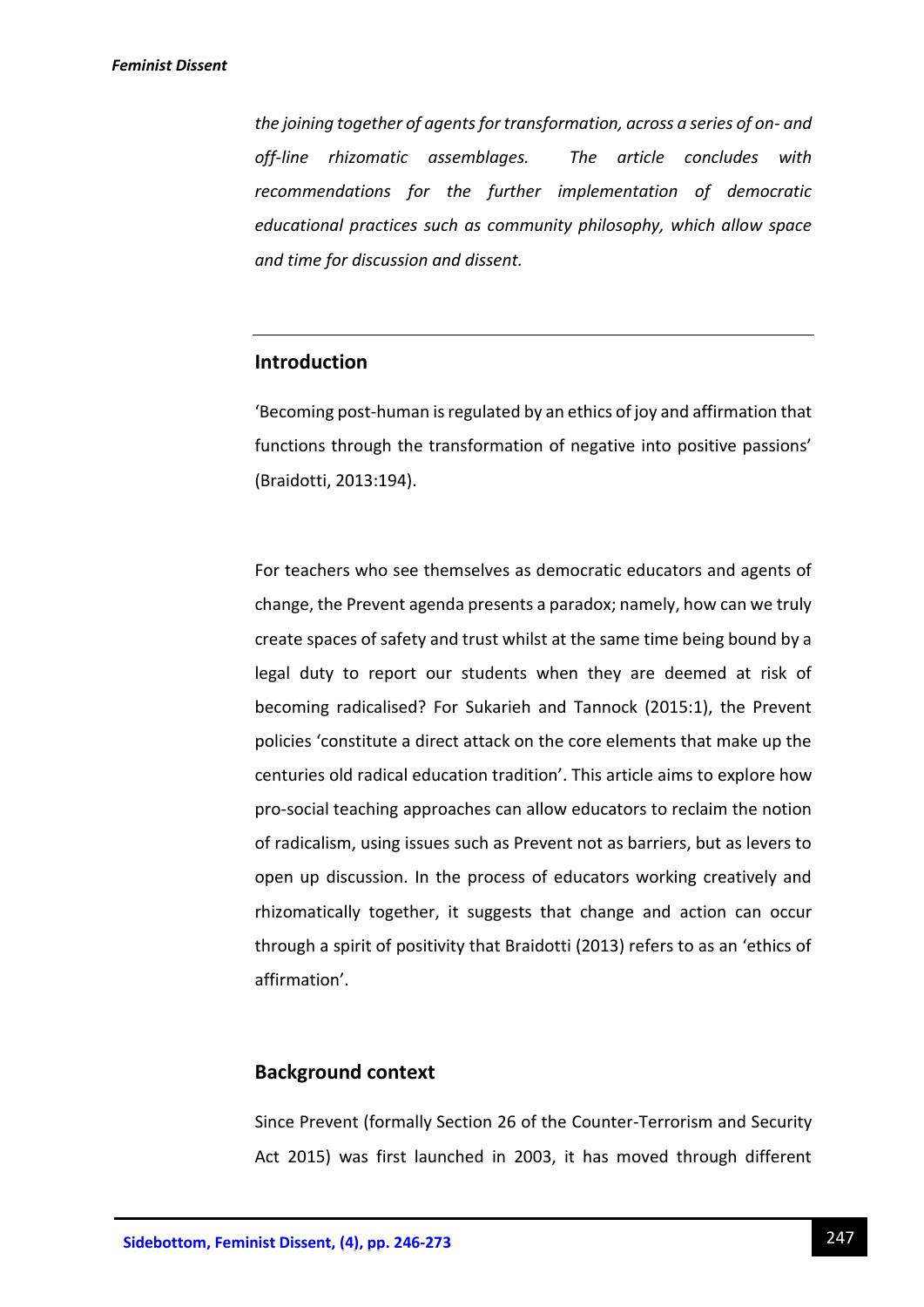phases in response to subsequent acts of terror both in England and across Europe. The over-arching aim of the duty is to 'stop people becoming terrorists or supporting terrorism' (HM Government, 2011). In 2014, Prevent was enshrined in Ofsted's guidance, which places emphasis on the promotion of 'Fundamental British Values' (FBV) through education. British values are defined in the Duty as democracy, the rule of law, individual liberty and mutual respect and tolerance of different faiths and beliefs (Department for Education, 2015).

Extremism is defined as 'vocal or active opposition to fundamental British values' (HM Government, 2011) and it is interesting to note here that whilst Prevent and FBV are often separated in practice (Prevent as the 'safeguarding'/reporting duty, and FBV as the promotion of British values through teaching), the Government's definition of extremism provides an indisputable link between the two. All educational institutions must have in place an anti-radicalisation policy, generally communicated to teachers via WRAP (Workshop to Raise Awareness of Prevent) training, in which teachers are given indicators on how to spot signs of individual radicalisation, identify vulnerable adults, and understand the reporting processes.

Although 84 per cent of Higher Education providers have responded appropriately to Prevent guidance (HEFCE, 2017), with FE equally compliant on paper (ETF, 2017) (via the three factors of 'managing external speakers and events, establishing clear processes for dealing with safeguarding concerns, and delivering training for staff'), on the ground teachers are uncertain of how to deliver the agenda in practice (Lambert, 2016). Three sectors, until recently separated into different Government departments, are uniting around the fear of mis-reporting, lack of knowledge around threats such as ISIS and the rise of the far-right, and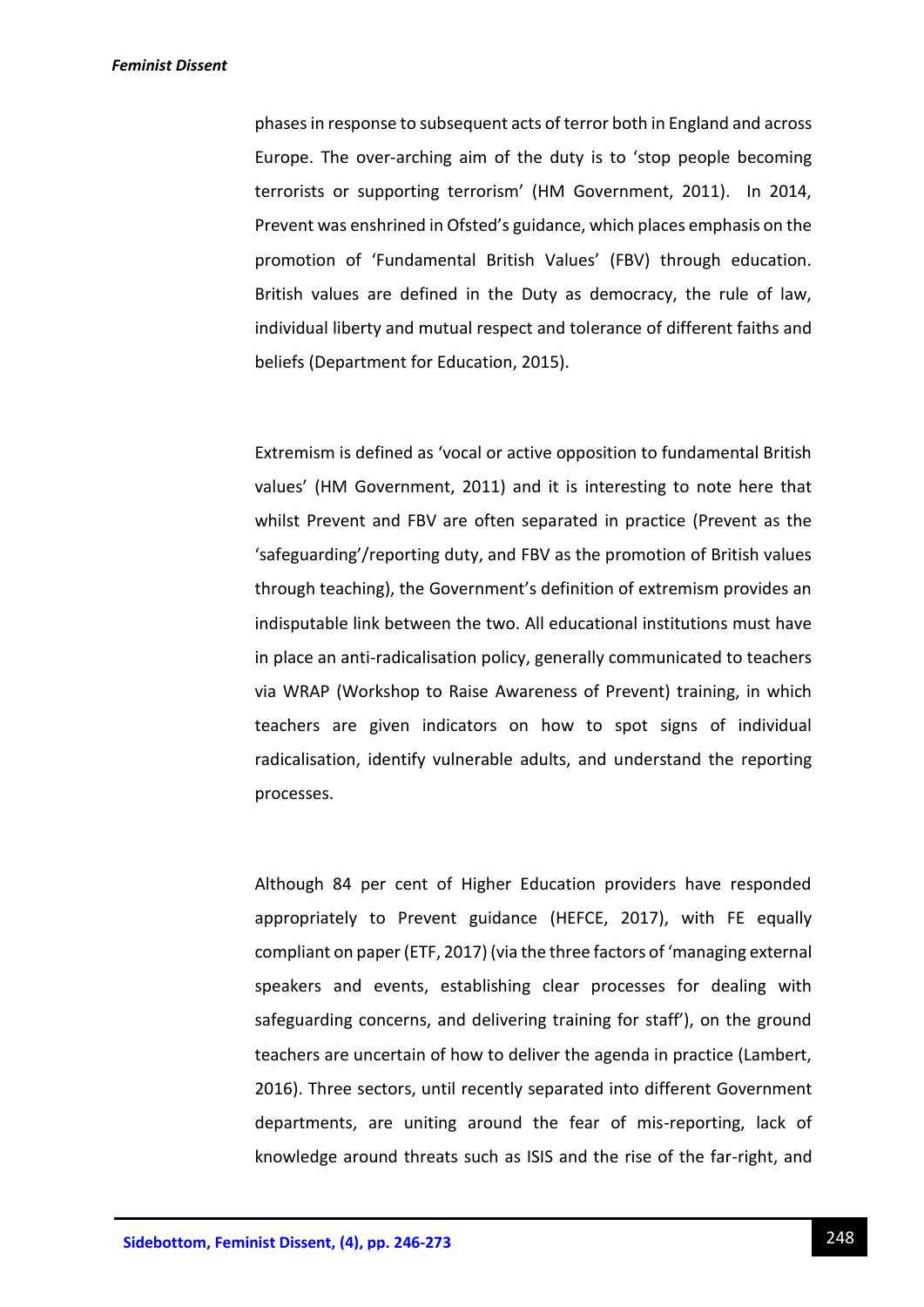what constitutes 'genuine concern', as school teachers described in a news media investigation (*Guardian*, 2015): 'We need more help and understanding from the Department for Education. These are new kinds of conversations that we're not used to having.'

Lambert (2016:5) calls for 'teachers to be given the tools to deliver sensitive, well-prepared and thoughtful citizenship-type lessons' rather than outsourced training which focuses on the transmission of information, assessed via multiple choice questioning*.* Such an approach ensures maximum notional compliance for minimum resource implication, but does not allow spaces for debate and exploration. E-learning courses in particular come nowhere near addressing the concerns, fears, and prejudices of educators, who can be left either further confused and bewildered, or hardened in pejorative assumptions. The requirement to 'actively promote British Values' (Department of Education, 2014) has also been interpreted in a variety of ways, resulting in a piecemeal approach to their integration. The ubiquitous use of posters and images displayed in classrooms is often more about perceived 'Britishness', not 'British values'. These displays lack 'creativity and individual interpretation' (Wild, 2016) and are often reduced to memes showing motifs such as tea, the Queen, pubs, and the Union flag.

The instrumental nature of the training and ensuing narrow implementation of the policy reflects the current state of English education. Ever-increasing workloads, interventionist education policy, intrusive performance monitoring and observations mean that for many, the addition of another Ofsted 'box to tick' is limiting and demoralising (Groves, 2015). The introduction of a policy like Prevent into a sector already driven by neo-liberalist practice, where inherent tensions and barriers enmesh education with other social and political factors, was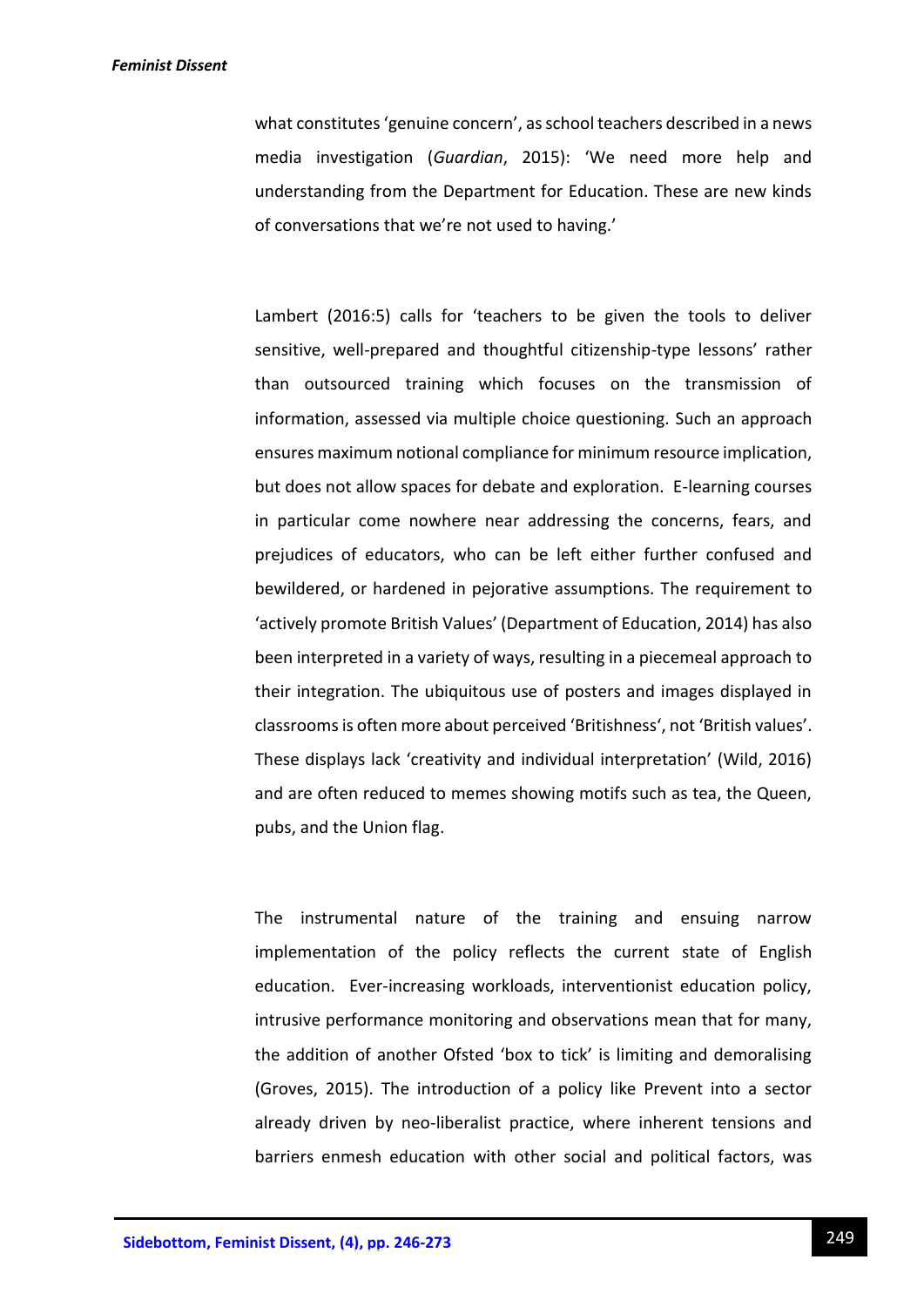always likely to be seen as a threat rather than an opportunity to promote democracy. As Reay (2012) states: 'a neo-liberal socially-just education system is a contradiction in terms'.

## **Problematising Prevent**

Critiques of Prevent and the FBV agenda are easy to find. The policy has been described as being underpinned by 'the most Orwellian anti-terrorist agenda in Europe' (Amnesty International, 2017), as a 'securitisation of British society' (Thomas, 2016) and more strongly still, as an 'instrument of social control' (Sabir, 2017). Sabir goes on to describe Prevent as 'an extension of social welfare policies that aim to reform lawbreakers, insurgents and terrorists into positive and productive members of society' rather than emphasising social inclusion: 'It [Prevent] leads to a sense of exclusion and isolation; not a sense of inclusivity and belonging.' Prevent doctrine is seen as a "continuation of colonial warfare on the home-front" (Sabir, 2017:4) – primarily about discipline and control. And the proportion of Muslim referrals is high 'with around 70% of the 3,000 plus referrals [to the reporting mechanism, Channel] being associated with signs of 'Islamic extremism'' (Mythen et al, 2016:5). Even when referrals from educational establishments have been found to be erroneous and have not met the Channel threshold, there is no doubt that trust relationships between students and teachers can be significantly damaged where the policy is misunderstood.

Of course, there are also advocates of the policy. Prevent Co-ordinator Hifsa Haroon-Iqbal, writing in *The Telegraph* (2017), suggests that Prevent has been misrepresented and that it is a vital means to 'protect and safeguard our young people'. The emphasis placed on 'safety', 'wellbeing', and 'safeguarding' here seem justifiable, yet the agenda (as demonstrated in Haroon-Iqbal's article) continues to focus primarily on cases related to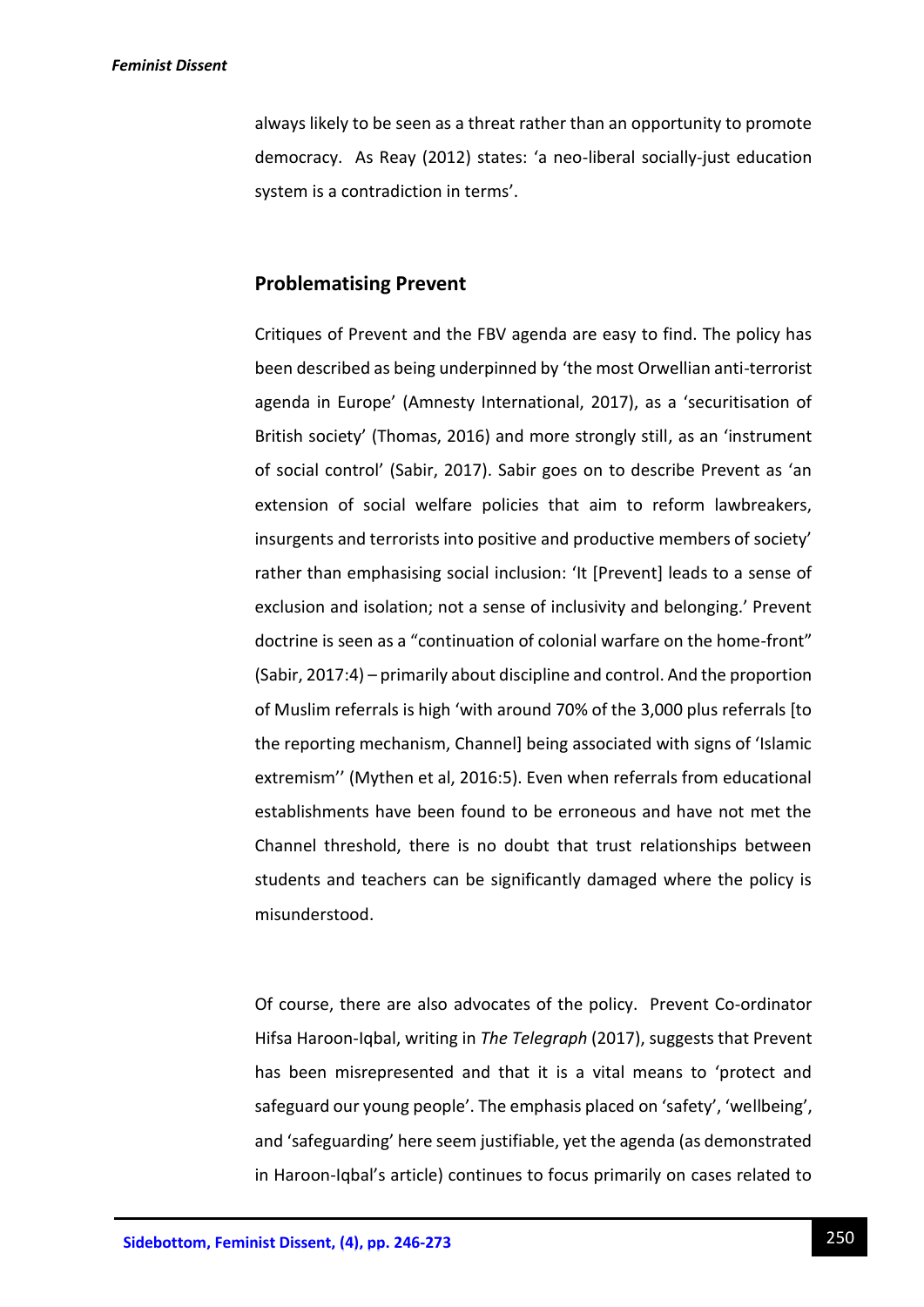Islamic threat. Stories of far-right referrals and interventions are rare, despite almost 300 people under 18 being flagged up in 2016 because of concerns about the far right (Gadher, 2016) and evidence of significant localised issues: 'In some areas of the country, Far Right referrals outnumber those about the other parts we are worried about' (Ben Wallace, MP, cited in HC Deb, 2016). Such cases are less commonly referred to or discussed during Prevent training, just as wider issues of fundamentalist resurgence are often overlooked.

Regardless of counter-narratives concerning the Prevent agenda, there is no doubt that the Prevent 'duty to report' places limitations on what can be said in the classroom and can place both adults and children in vulnerable positions. Walker (2017) suggests that Muslim students in particular are fearful of engaging in debate about controversial issues.

## **The Case for Democratic Education**

This case study is based on the experiences of in-service teacher trainees studying for the Certificate in Education (Cert Ed)/Professional and the Graduate Certificate in Education (PGCE) at colleges in the North of England – one the provider of traditional vocational further education, and the other an adult residential institution. The sector context is, therefore, the under-researched 'HE in FE', a traditional site for widening participation in post-compulsory learning (Feather, 2012). Both teacher training programmes are founded on notions of democratic, values-based 'social purpose' education (Mycroft and Weatherby, 2015) and are underpinned by a commitment to social justice, brought to life through a series of critical pedagogical approaches. They are based on principles of co-production and rhizomatic working (Braidotti, 2013); social media is used to open up thinking spaces which join teachers together beyond the walls of the classroom and the limitations of fixed teaching cohorts. So 'we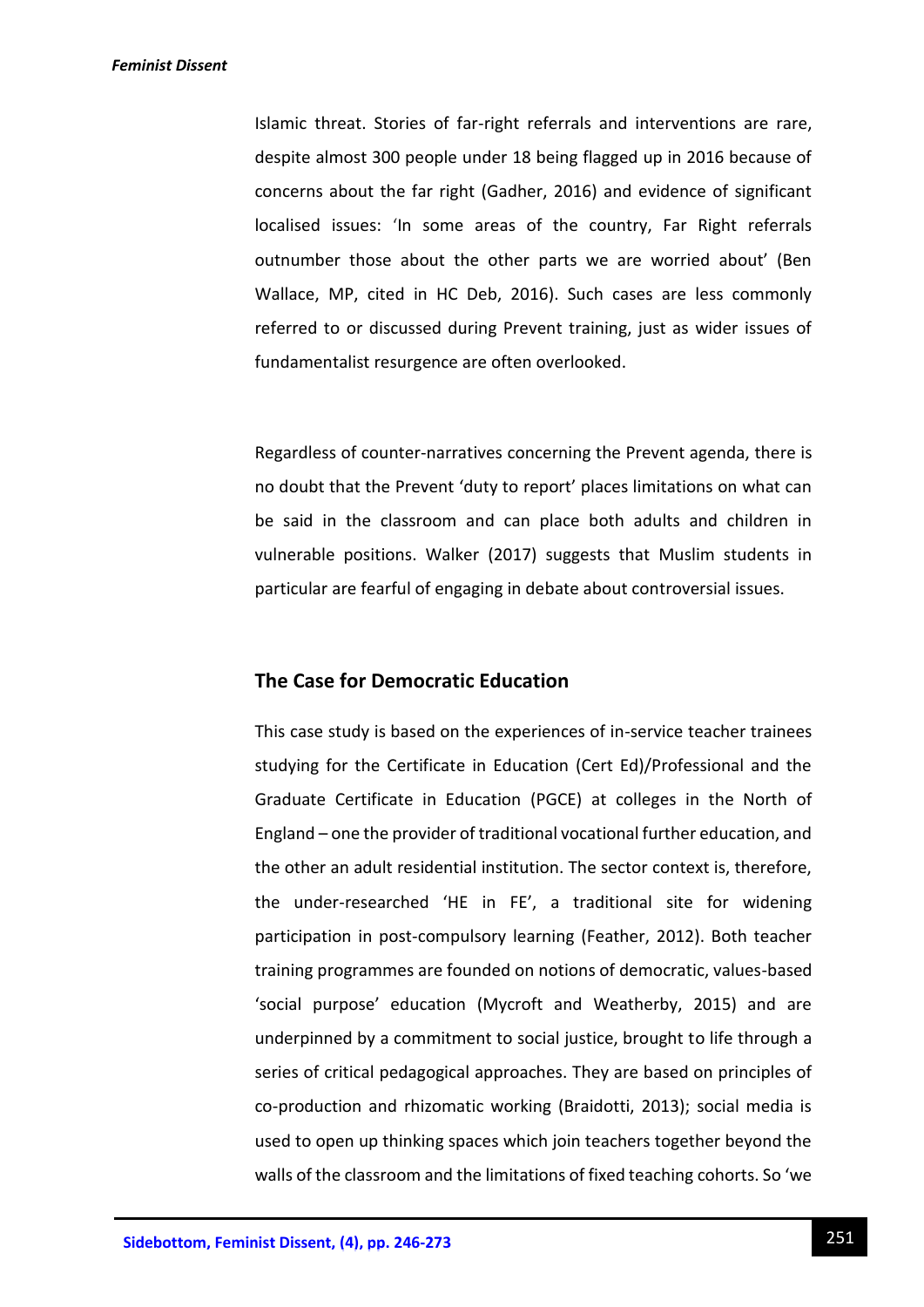teach to change the world' as Brookfield (1995:1) suggested, yet, as stated previously, the challenge of Prevent, alongside the other increasing number of duties placed on teachers (Maxted, 2015) is limiting space and opportunity for transformational teaching linked to action. Natasha Devon – the government's former mental health 'tsar' who was controversially sacked in 2016 – suggests in *The Guardian* (2016) that teachers are increasingly shouldering social responsibilities previously undertaken by the police and National Health Service, particularly in relation to vulnerable students experiencing mental health issues (Coppack and McGovern, 2014). Funding issues mean that support previously provided by other internal providers (such as pastoral care or academic tutoring) is increasingly incorporated into teaching roles.

For trainee teachers, there is little space to explore these challenges in a meaningful way and to consider their own identities, authenticity, and subjectivities. Their views are marginalised and their perspectives often ignored if they are perceived as being 'other' to the dominant theoretical canon (Santoro, 2014). However, as Freire (1997:55) states: 'an educator that says one thing and does another is irresponsible, and not only ineffective, but also harmful'. Are we, in his words, currently training learners to 'adapt without protest'? How can we create authentic, liberating spaces to truly explore the issues whilst being cognizant of the impact of legislative constraints on our practice? As Sen (1999:287) suggests: 'The role of public discussion to debate conventional wisdom on both practicalities and valuations can be central to the acknowledgment of injustice.' As social purpose educators, we are perhaps duty-bound to explore and evaluate such means of achieving effective discourse for social change.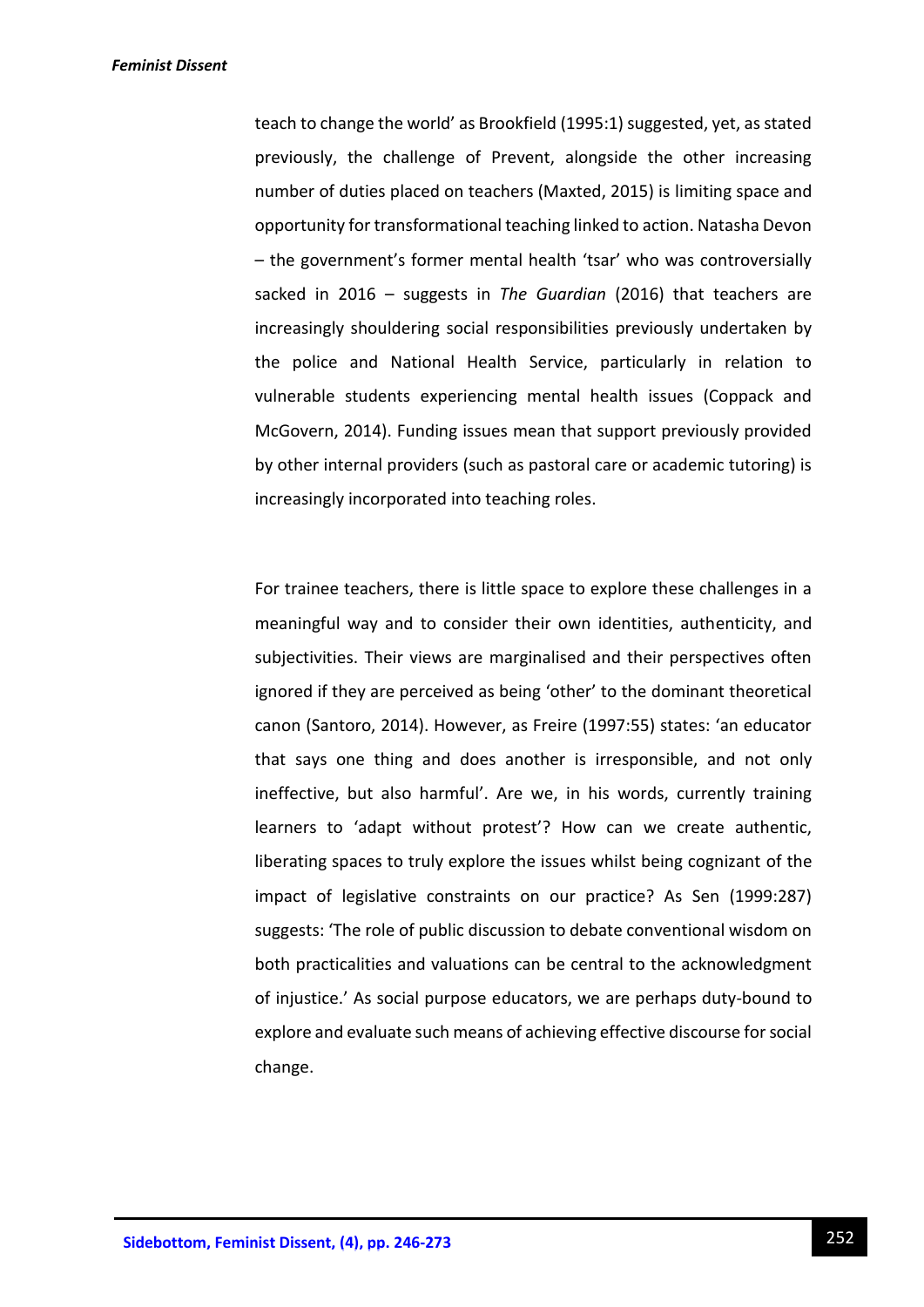One important aspect of our exploration relates to the etymology of Prevent. The words used freely throughout the Prevent policies assume received and common interpretations. However, the meaning of words such as 'radical' has shifted considerably from the following definition: 'characterised by departure from tradition; innovative or progressive' or 'a person who advocates thorough or complete political or social reform; a member of a political party or part of a party pursuing such aims' (*Oxford English Dictionary*, 2017). 'Radical' in the Prevent sense now refers to the process of people joining extremist groups that are violently opposed to the general way of life in Britain. Wild (2016) suggests that terms like 'extremism' and 'radicalism' are being 'made strange' by constant repetition. Yet for teachers, who are required to carry out the Prevent legal duty, where is the space to examine or critically discuss this etymological shift? Furthermore, what does the change in definition mean for teachers who consider themselves to be 'radicals' in terms of their approaches to education?

When looking for reasons for involvement in extremism, the government focuses on common factors that individuals have, in order to identify potential risk. This is a much-criticised approach which focuses on binary approaches to identity and buys into identity politics which can be limiting and divisive (Sen, 2007). As Mythen et al (2016) suggest, 'the strategy seeks to map out both the 'drivers' of radicalisation and the means of combating violent extremism', whilst basing this ideology on the notion of a 'flawed individual' as opposed to 'shining a light on iniquitous institutional structures and poorly judged security policies'.

The Prevent strategy suggests that radicalisation can occur when individuals are searching for a sense of identity, meaning, and community (HM Government, 2011:17). It goes on to suggest that 'some second and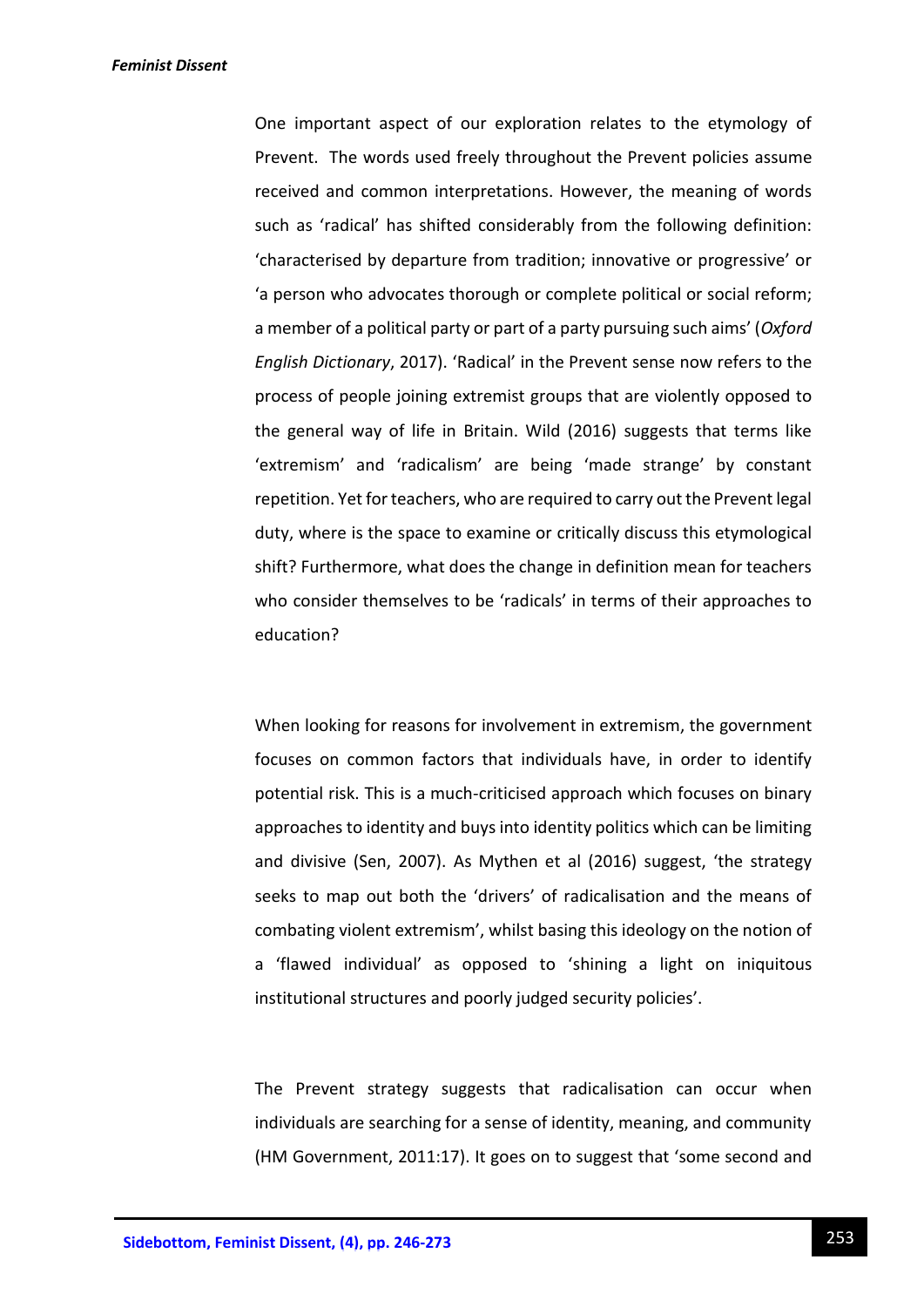third generation Muslims in Europe … can find in terrorism a value system, a community and apparent just cause'. However as Thomas (2016) suggests, by conflating religious identity with other aspects of personal and cultural identity '[the Duty] has approached British Muslims as a single, essentialized community'. This implication that religious or cultural beliefs are drivers for behaviour is limiting and narrowing, and in the words of Kundnani (2015), produces a 'Muslim problem' which limits individuals within 'fixed binaries of cultural identity.'

More generally, Sen (2007) refers to the 'miniaturisation of identity' whereby one dominant system of classification can be used to categorise human beings. The implication made by Prevent, that humans can be classified into distinct and discrete categories, ignores internal diversities and the 'multi-dimensional nature of diverse human beings' (Sen, 2007:16). Sen instead suggests that we need to recognise the 'plurality of our affiliations and identities', emphasising that identity can be choice and not an aspect of self that you discover. The shift in focus to 'becoming' – acquiring and attributing meaning  $-$  is echoed in Braidotti (2012) who proposes that through nomadic thinking, we can belong and associate in many different ways. Perhaps, indeed, that striving for belonging, meaning, and identity is a common part of the human condition, particularly prevalent in young people. It therefore seems pertinent that research is undertaken that explores how democratic, pro-social approaches to education can focus on aspects of 'belonging', fostering social relationships which may in turn address the very issues of social isolation that Prevent exposes.

Yet despite the well-publicised controversy and conflicting viewpoints as outlined here, the Prevent agenda is rarely explored in a philosophical sense by teachers who find themselves at the sharp end of its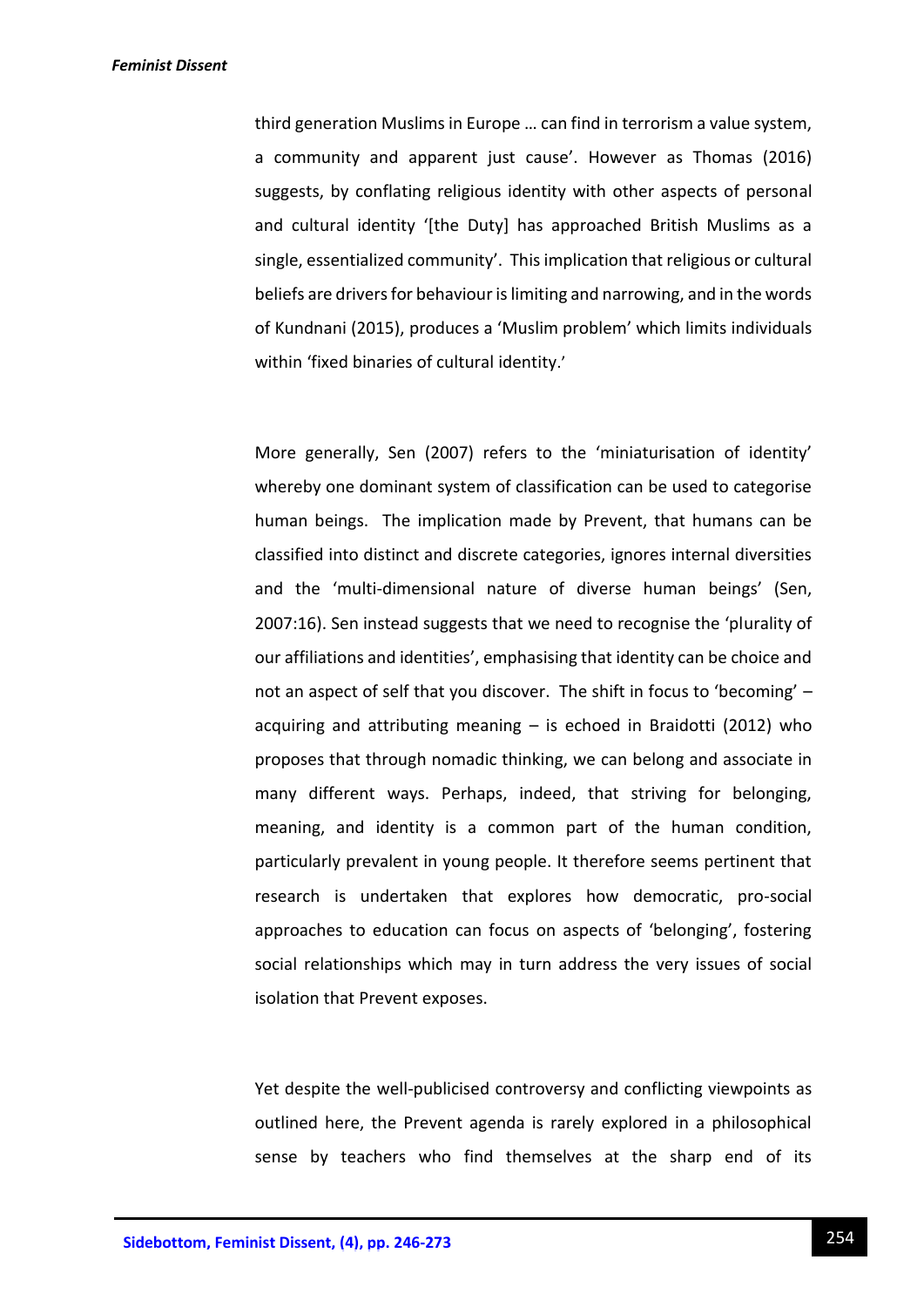implementation. Both Thomas (2016) and O'Donnell (2016) suggest that the way forward is through democratic and political education: 'only through such citizenship education, with a human rights framework at its core, will young people be equipped with the individual and peer group resilience to examine and reject ideologies that promote hatred and violence' (Thomas, 2016:6). While teachers are waiting for this, how can they act with the agenda in a way that stops them becoming stuck in a 'place of pain' (Braidotti, 2013)?

## **The Case Study – A Community Philosophy Inquiry**

Given the controversial context and background to the Prevent agenda, and limited opportunities to explore it, the case study aimed to provide spaces of inquiry for educators to critically discuss the ideology and resulting issues.

In 2016, a small amount of funding was secured to explore how the Prevent and Fundamental British Values (FBV) agenda had affected our inservice trainee teachers in both colleges, by providing a space for philosophical debate and enquiry into the policies and practices. The overarching aim of the project was to provide a space for these educators – teaching across a wide spectrum of FE, HE, adult and community education  $-$  to critically discuss and analyse the issues raised by the Prevent and FBV agenda together, as professionals. The practice was undertaken in a spirit of affirmation, inspired by the vitalism of posthumanist thought which continually seeks out and extends 'horizons of hope' which take us beyond places of pain (Braidotti, 2013). Our hope in this instance was that we could enable trainee teachers to find ways of working and thinking together ('assemblages') which would allow them to take affirmative action and gain confidence, both within and beyond the classroom.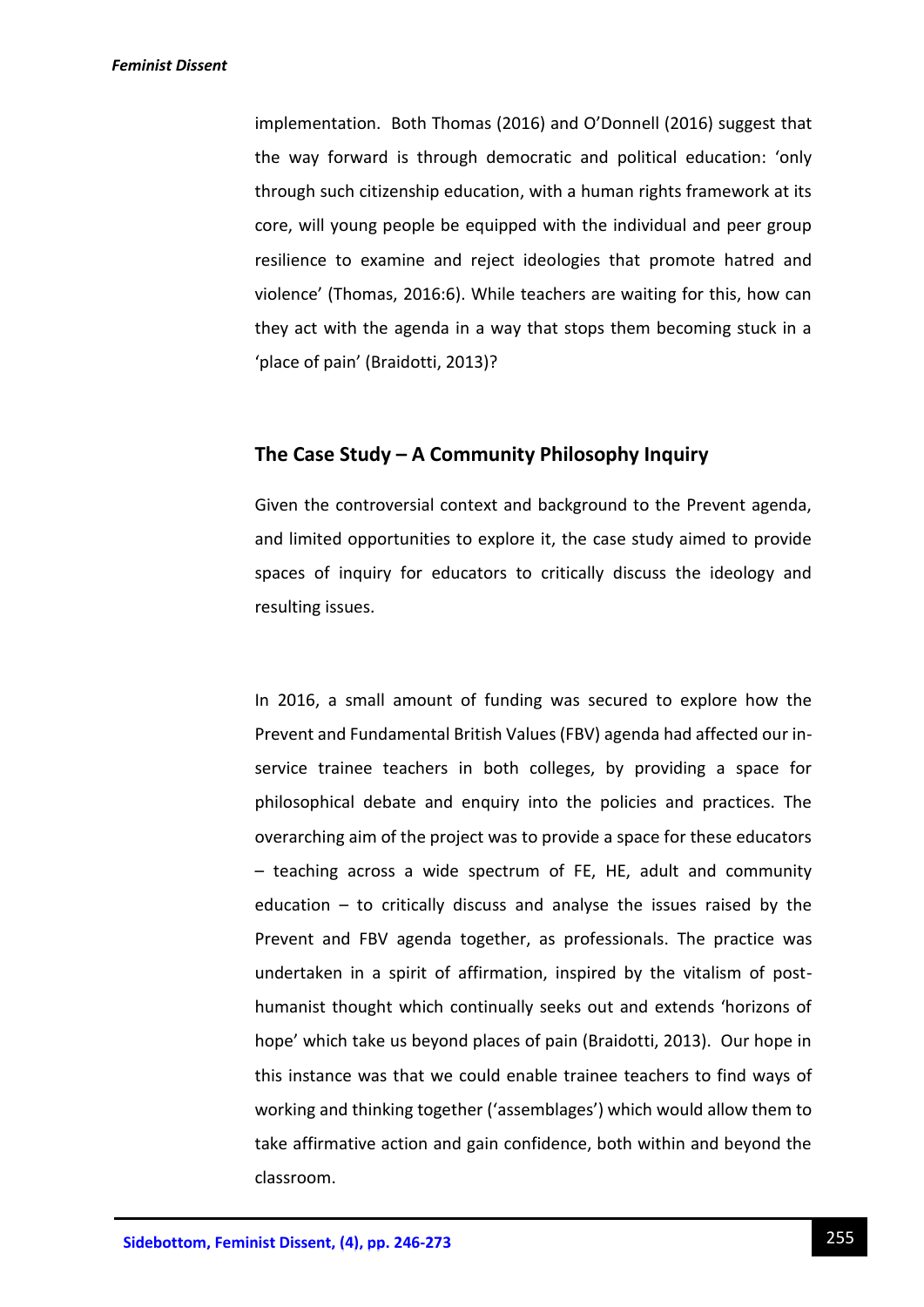We selected a 'community philosophy' (CP) approach to stimulate discussions about Prevent and FBV among groups of trainee teachers whose only prior experience stemmed from participation in conventional workplace 'compliance' training. Using a post-human ontology (Braidotti, 2013), we did not want to be overly prescriptive in terms of identifying the process. Posthumanism stresses affirmation and praxis, as we are always in a process of growth and 'detaching ourselves from the dominant systems of representation' (Braidotti, 2013). Questions for discussion and debate would be provided by the participants themselves rather than ourselves as researchers; this process-driven approach allows information and ideas to emerge organically, and the inquiry does not necessarily end with the conclusion of the study. The emphasis is on praxis and affirmative action, whereby as a result of shared dialogue, positive steps can be taken for social change; and our intention was that these would continue via rhizomatic connections, mediated by technology and played out in online discussion spaces.

The rhizome as a-centred image of thought shifts the focus from knowledge 'about', procedures for producing knowledge, and concerns about what knowing 'is', to questions about what knowledge does, how it works, and how its effectivity may generate more (not less) of life. (Taylor, 2016:24)

Community Philosophy, as the starting point of our process, is an inquirybased learning technique which encourages questioning and critical thinking. It is 'a growing movement, in which voluntary groups in civil society engage with philosophical thinking and action' (SAPERE, n.d). Its most common manifestation in education is via the Philosophy for Children (P4C) movement; it is less frequently used in further or adult education. The principles draw on practices of traditional philosophy and are also based on the work of critical pedagogues such as John Dewey, Paulo Freire, and bell hooks. The process itself promotes five types of thinking: *Creative, Critical*, *Collaborative, Reflexive*, *Active*. The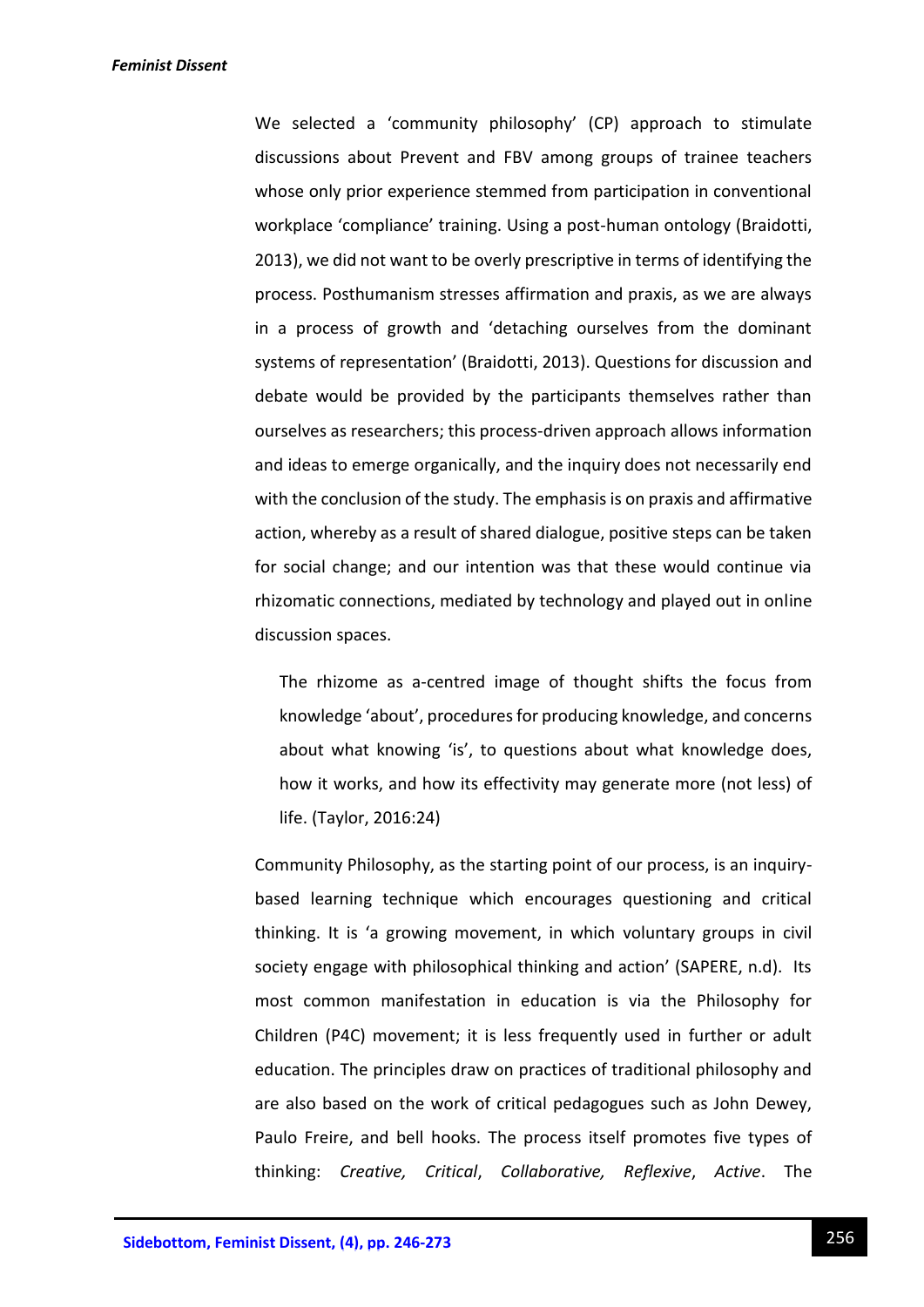identification of core concepts (such as justice, love, truth, equality) is particularly promoted. 'They are normally concepts where we might reasonably disagree about meaning and value. If we change the way we understand these concepts, we change ourselves and the world, so we might call them concepts with potential' (SAPERE, n.d). One task of Community Philosophy is to identify and analyse these in the context of enquiry.

Community Philosophy was deliberately chosen as an appropriate vehicle to instigate discussions due to its emphasis on problematisation, the examination of language, and the potential for action. The importance of talking as a form of action is often underplayed in education, perhaps due to the emphasis placed on individual assessment and the difficulties apparent in linking group discussion to individual performance or acquisition of knowledge. However, as Tiffany (2009:14) suggests: 'talking supports thinking, and thinking is a precondition to changing one's mind; it is the foundation for behavioural change. And reasoned behaviour change (based on critical, creative, caring and collaborative thinking) must be considered a form of action'.

A community philosophy inquiry also encourages democratic participation via turn-taking and the facilitation of a process whereby every voice is heard.

We also wanted to explore whether, having experienced community philosophy techniques themselves, educators would consider implementing this kind of 'pro-social' intervention in their own classrooms. It also supports the idea of 'modelling' teaching practice and the need to work in spaces of uncertainty (Lunenberg, Korthagen and Swennen, 2007). 'Critical to the process is the educator not being in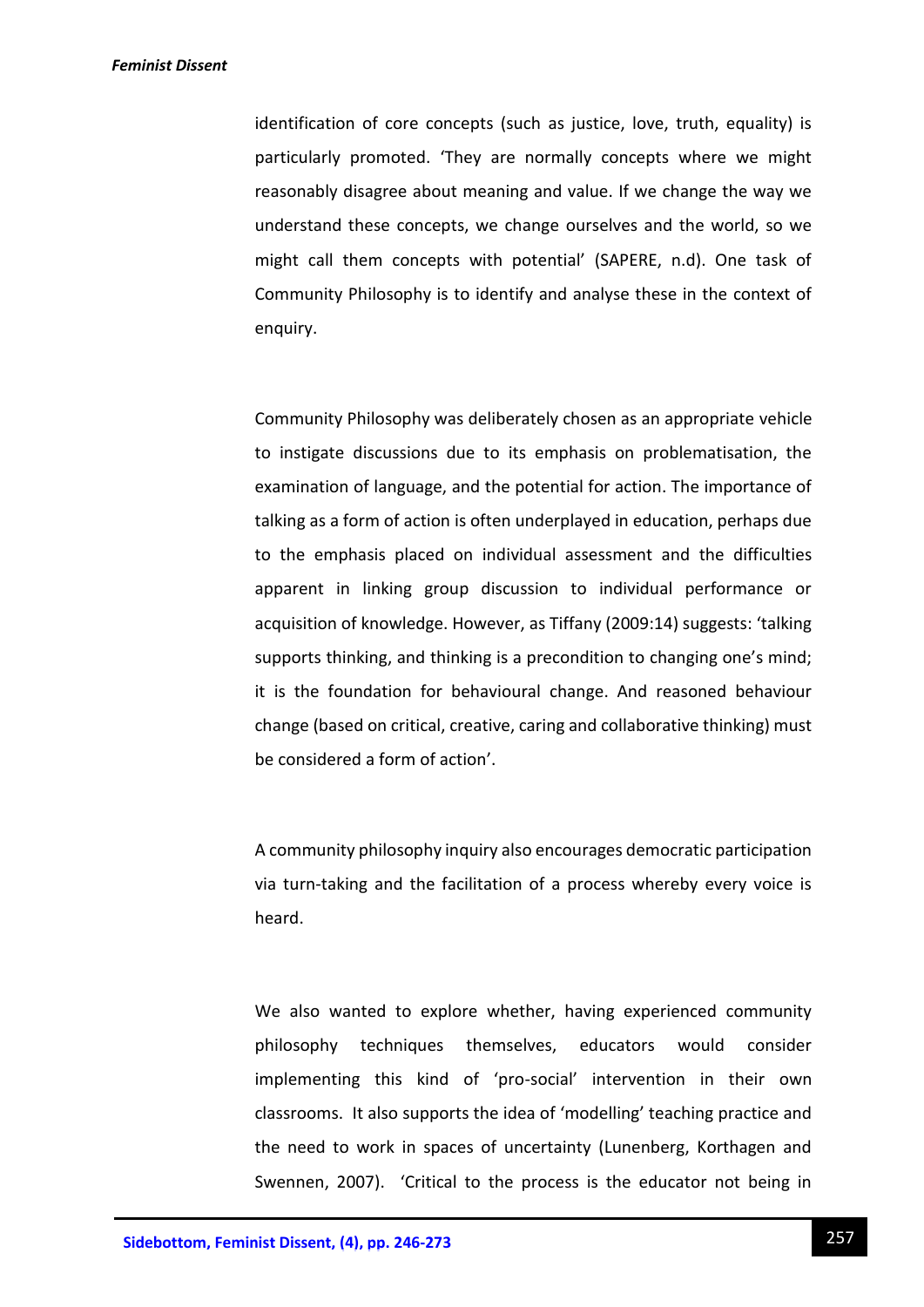control of the setting; teachers would give up some of their ability to predict and control' (Garratt and Piper, 2011:79).

The community philosophy sessions were undertaken, initially with Cert Ed/PGCE students at the two local colleges, and then rolled out more widely to other colleges within the awarding university's consortium group. Over 150 trainee teachers were involved over a period of six months. Approval for the project was provided by the University's Projects Steering Committee and regular updates provided. Final findings and recommendations were made to the Committee and permissions to share quotes and questions (both provided face-to-face and online) were negotiated with all groups on an on-going basis.

We used BERA Ethical Guidelines (2011) to lead our approach, paying particular attention to openness to disclosure and the right to withdraw consent. For some participants, consent was gained post-hoc, where discussions arose in subsequent teacher education classes or in the online spaces provided for further thinking.

Four tutors involved in the facilitation of the workshops received training in Community Philosophy (CP) in January 2016 and were able to undertake enquiry-based approaches using techniques approved by SAPERE (Society for the Advancement of Philosophical Enquiry and Reflection in Education).

## *The Community Philosophy Process*

Starting with an examination of personal and professional values, we considered the wider concept of 'British values' as defined by HM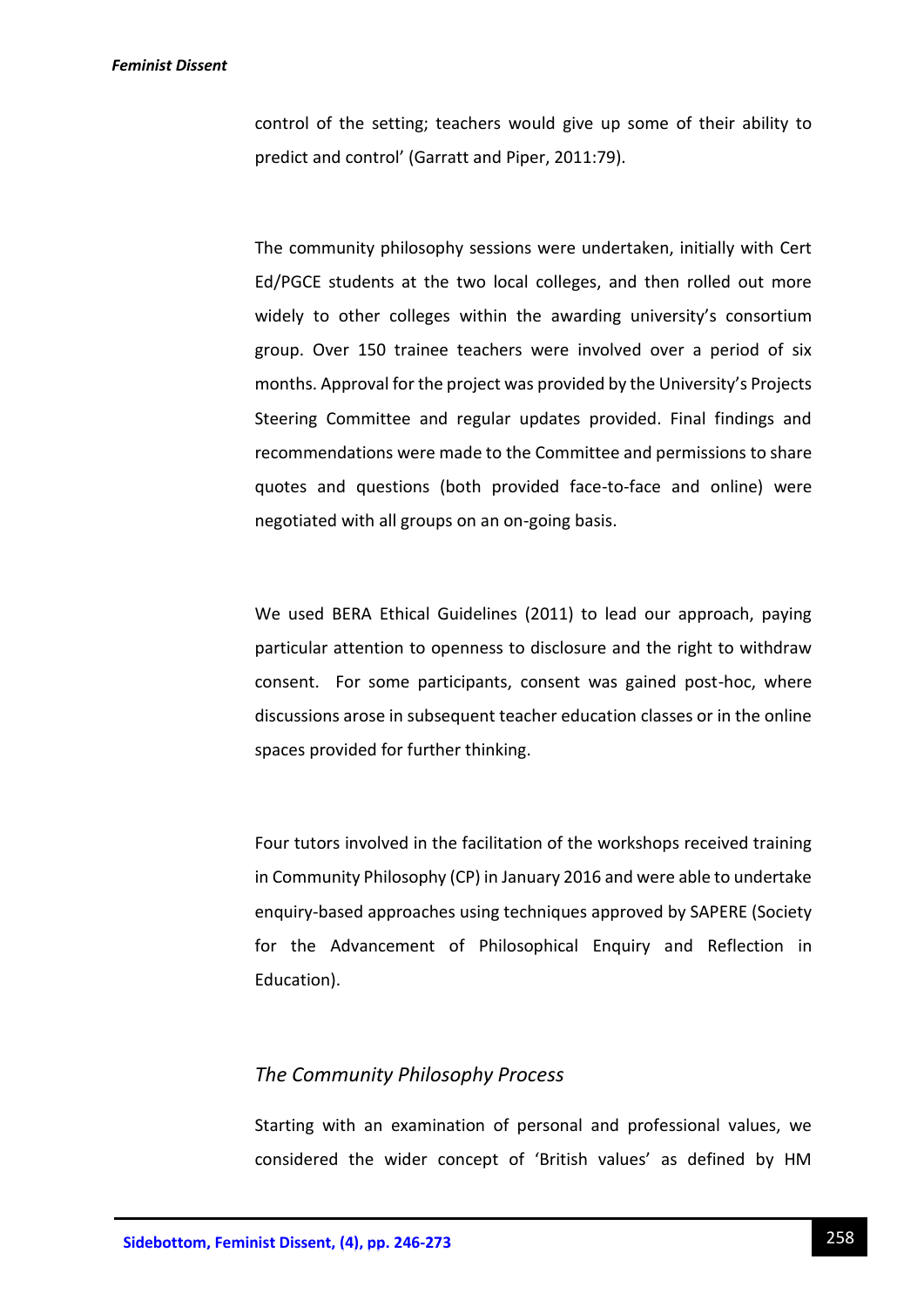Government (2011). We then went on to outline the professional duties of education under Prevent before using various artefacts to stimulate a community philosophy (CP) inquiry. One such example was the now infamous 'cooker bomb' drawing – an image in actual fact of a cucumber, created by a four-year-old boy at a nursery who was subsequently reported to Channel as described in *The Guardian* (Quinn, 2016). Other stimuli included artwork (Gil Mualem Doron's *New Union Flag*) or poetry (*I Come From* by Joseph Buckley).

Participants were encouraged to 'problematise' and question accepted concepts arising from their discussions, connect ideas, and use reflection and action to gain a critical awareness of social reality. Throughout the inquiry, participants created their own questions. In this way, the views of the tutors were minimised, helping to remove (as far as possible) bias in discussions. Given the emotive nature of the topic, we felt as facilitators that it was important to maintain criticality, limiting the imposition of our own views and values as leaders of the sessions. Discussion of the stimulus led to a number of questions; some specifically related to Prevent itself, others taking the issues wider into consideration concepts such as community, identity, and belonging. Examples included:

'What does it actually mean to be radical?'

'Is Prevent racist?'

'How can we build community in our classrooms?'

'What does it mean to "belong"?'

'Who is Prevent for?'

'How can we change to a world where we 'enable', rather than 'Prevent"?' Philosophical inquiries always conclude with a call to action, and organically, in the case of every session, this was a consideration of how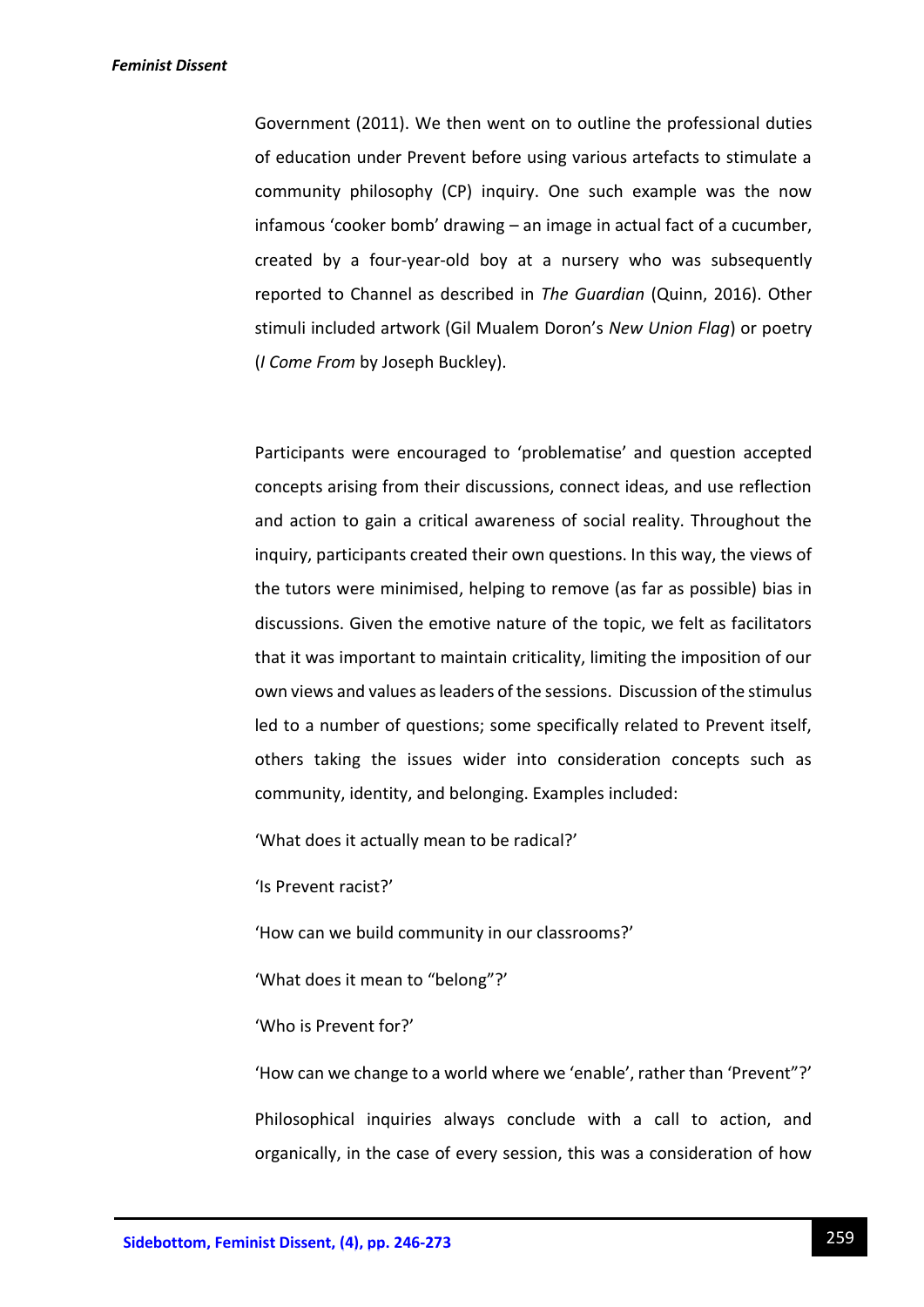to build community and identity, flipping the idea of 'Prevent' to the idea of 'Enable'. We introduced concepts of restorative practice (Mannhardt, 2017) as possible methods to create communities that extend beyond teacher-student to deeper peer support, sustained beyond the classroom. Techniques such as circles and restorative language were explored and discussed; each participant then identified an action to take away and instigate with their own classes.

At the end of each session, participants were also asked to identify one action to implement in their practice. These generally fell into categories of: improving knowledge (either of government policy and ideology or of social issues and history); widening spheres of information by seeking out alternative viewpoints; and learning or experimenting with practical prosocial pedagogical approaches to facilitating debate. The following practical examples were shared:

- re-reading and analysing the original Government guidance
- following diverse voices on Twitter and joining campaigns
- learning more about the nature and rise of fundamentalist movements of all kinds
- researching 'non-violent communication' as a means of facilitating respectful debate
- running a philosophical enquiry on British Values with their own classes
- using restorative practice approaches to build classroom communities.

Interestingly, and as hoped, the intervention did not end with the conclusion of the workshops. In the spirit of 'potensia' (as described by Taylor (2016:34) as 'energy, vitality, the constitutive desire to endure'),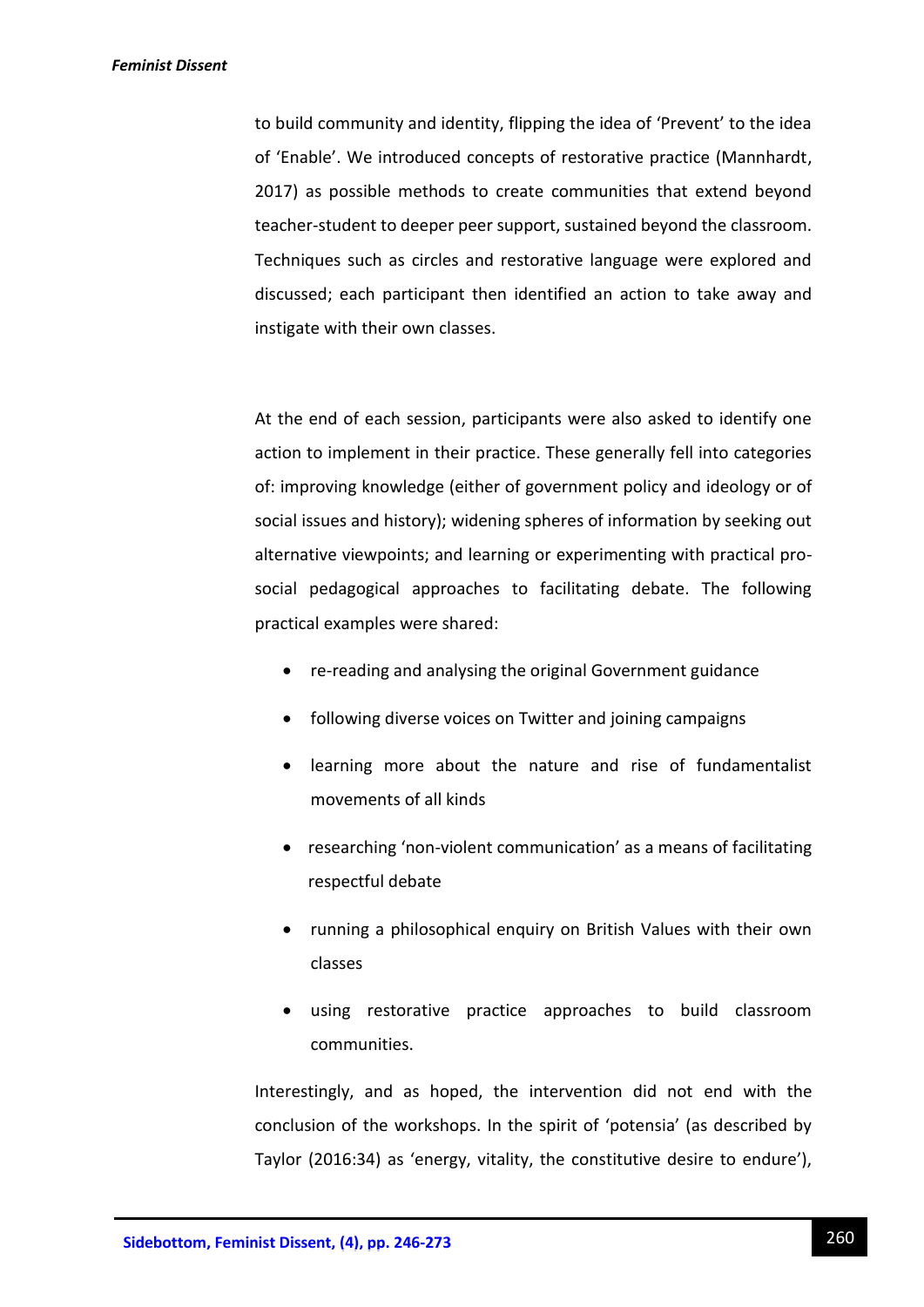students have continued to explore the issues in a variety of online spaces – thoughts emerging and crystallising through rhizomatic connections. A *Yammer* social networking platform used by the trainee teachers has been instrumental in facilitating this; one student created a space entitled 'Prevent Question of the Week' and this continues to be regularly populated one year after the start of the project. In this activist and reflective space, students analyse articles, identify actions, and even produce poetry (see Appendix 1). The agenda has widened to consider anti-fascist approaches to education and consideration of political events more generally (e.g. responses to the election of Donald Trump and reactions to Brexit have been shared and debated). Most recently, British Values themselves have been explored in an etymological sense. One recent discussion has centred on the British Value of 'mutual respect for and tolerance of those with different faiths and beliefs' and whether in fact the word 'tolerance' is appropriate:

'I was thinking what 'intolerance' would look like - you meet someone who isn't 'the same' as you and react with fear, resentment and prejudice. And what we would like to see from this encounter is - intriguement, acceptance and engagement. So we aren't looking for the opposite of intolerance as an ideal, we're looking for engagement!! :)' (Project participant)

Analysis continued into the idea of 'tolerance' as implying maintenance of the status quo and limiting growth or change. Students also explored the idea of the values as not being especially 'British' and discussed alternative standpoints, such as 'human' or 'universal'. Echoing Sen (2007:54), students reminded each other that the value of democracy is not only a British or Western concept and that it is part of the 'long history of public discourse across the world.'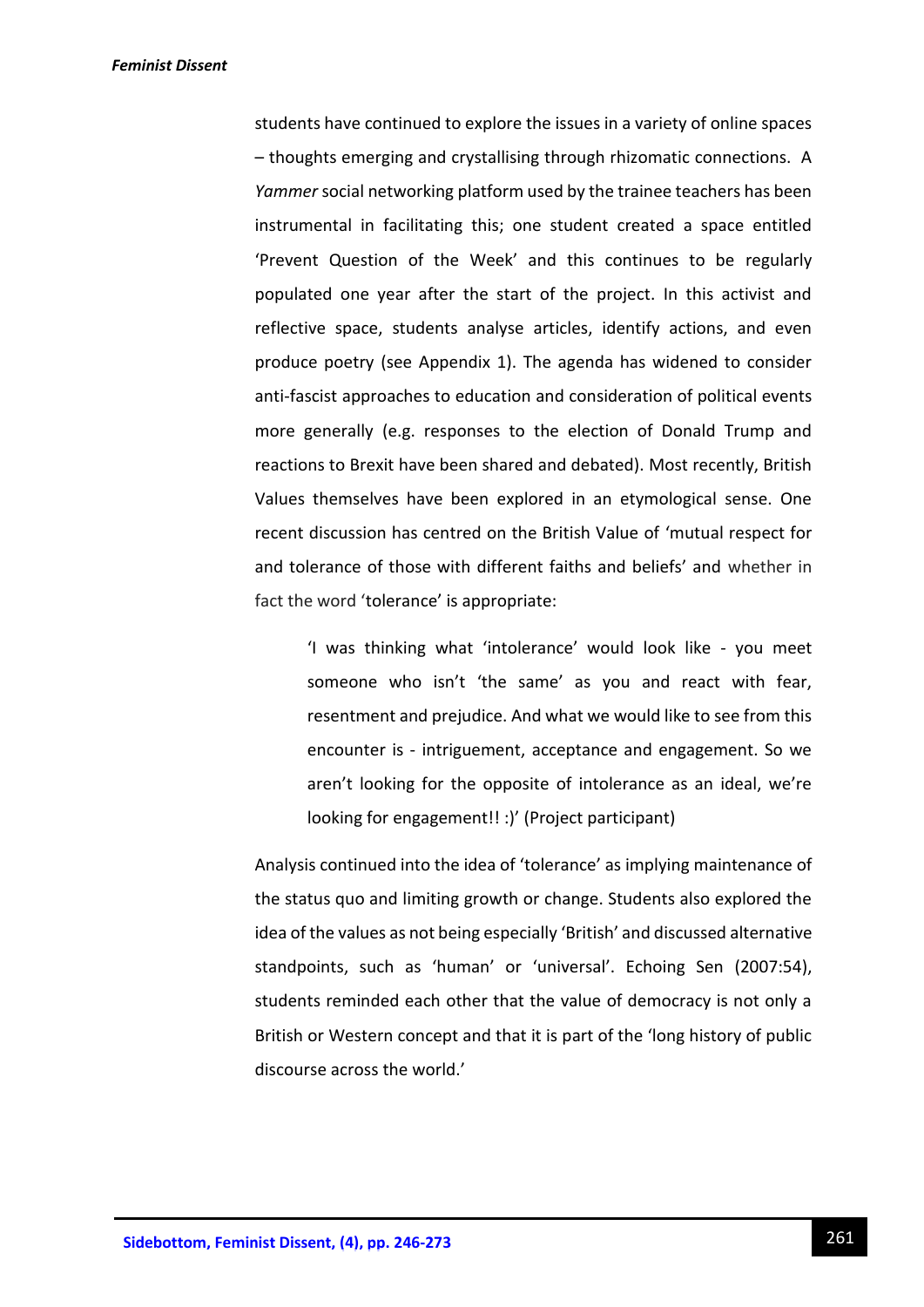Students also discussed the impact of the sessions on their teaching practice:

> 'I'm increasingly experimenting (ethically, I hope) with shelving the session plan to explore issues as they organically arise in classroom discussions. It can become fraught or challenging at times but it is an invaluable opportunity to engage students in critical dialogue.' (Project participant)

> 'I get scared sometimes during the process because I feel like I've lost control, but I know this is a relic of my previous, erroneous ideas of the role of a teacher as an authoritarian figure. I'm not there to wield control or dictate the discourse, instead I can facilitate the discussion in a way that doesn't silence people but fosters an atmosphere of enquiry as suggested by bell hooks.' (Project participant)

The emphasis stressed throughout the project on affirmative action enabled participants to feel empowered. Voices were elevated and thinking valued, so that they felt able to elicit change despite the constraints of the legal agenda.

## *Evaluation, reflections and conclusions*

Feedback from the workshops was extremely positive and the impact continues to be felt one year after the commencement of the project. The sessions were evaluated qualitatively by each participant using a Critical Incident Questionnaire (Brookfield, 1995, see Appendix 2). When asked for views on the use of philosophical enquiry, comments included:

'I now know how important it is in teaching to allow spaces for disagreement, exploration and uncertainty'

'I have realised how much I need to learn to really listen'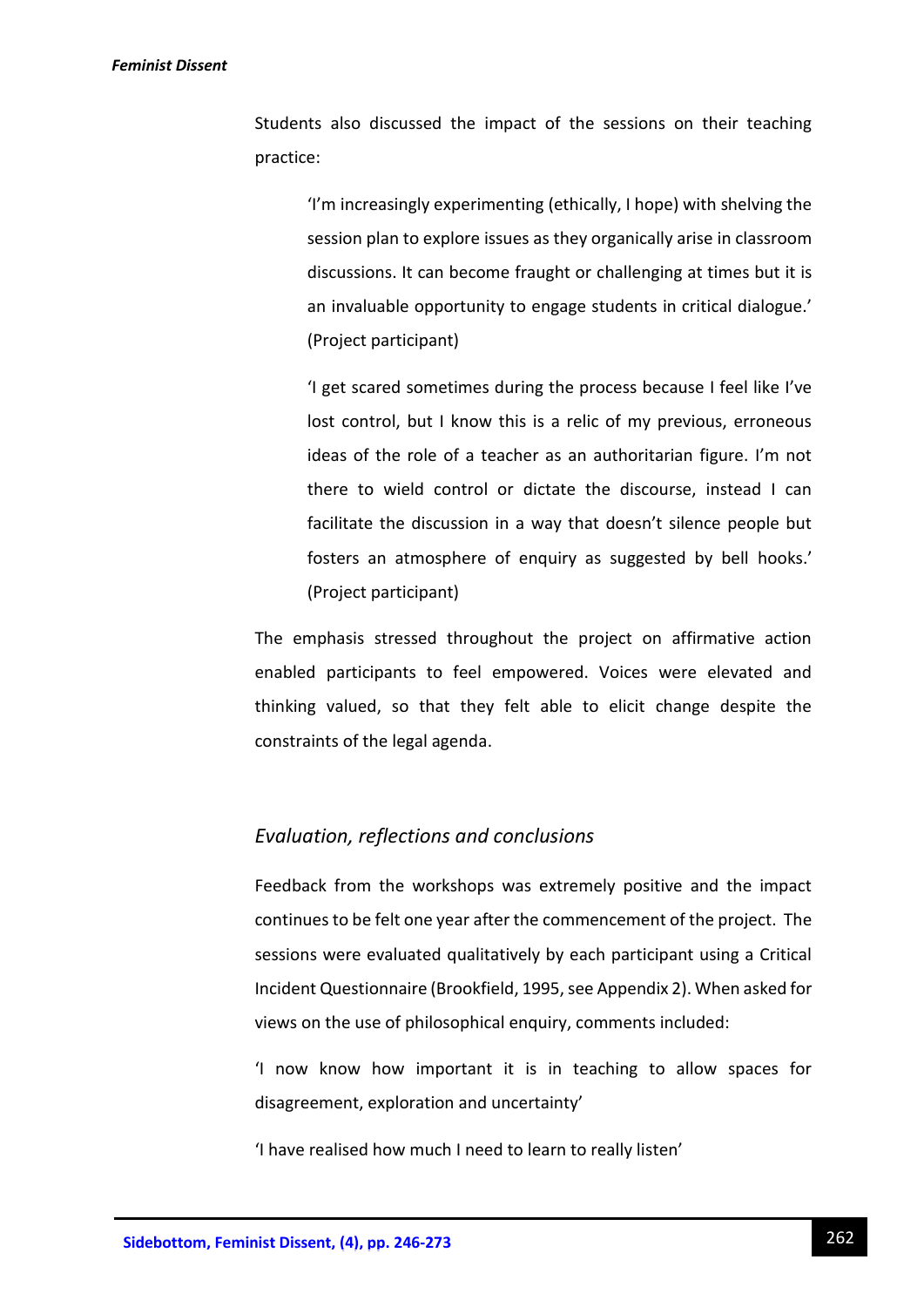'This process makes me stop and think'

'The process [of philosophical enquiry] brought the whole class together' 'I want to build enquiry-based approaches into my own teaching to develop critical thinking.'

When asked 'What surprised you most about the session and why?' participants noted in particular how struck they were by the luxury of being given time to think. They also welcomed the change to explore the 'things we dare not ask' – this perhaps reflects how rare it is that people are given space to challenge hegemonic practices or be allowed to air controversial views.

Following the workshops, a number of participants have gone on to run successful inquiries with their own students; they are being encouraged to reflect on these (both the process and the product) as a part of their ongoing Cert Ed/PGCE work. Their own inquiries have not necessarily referenced Prevent or FBV, but instead have addressed general issues of politics, fundamentalism, identity, and media bias. One trainee teacher used a newspaper article on homosexuality and the US Christian far-right to debate human rights issues; another selected one on birth control in developing countries to provoke discussion. In both cases, using CP as a facilitation tool enabled them to be courageous in their selection of materials. Having faith in the process meant that they could focus on enabling positive conversations, rather than controlling them or shutting them down.

Key project findings have been disseminated on social media via a blog and shared Research and Scholarship Conferences at two universities in summer 2016.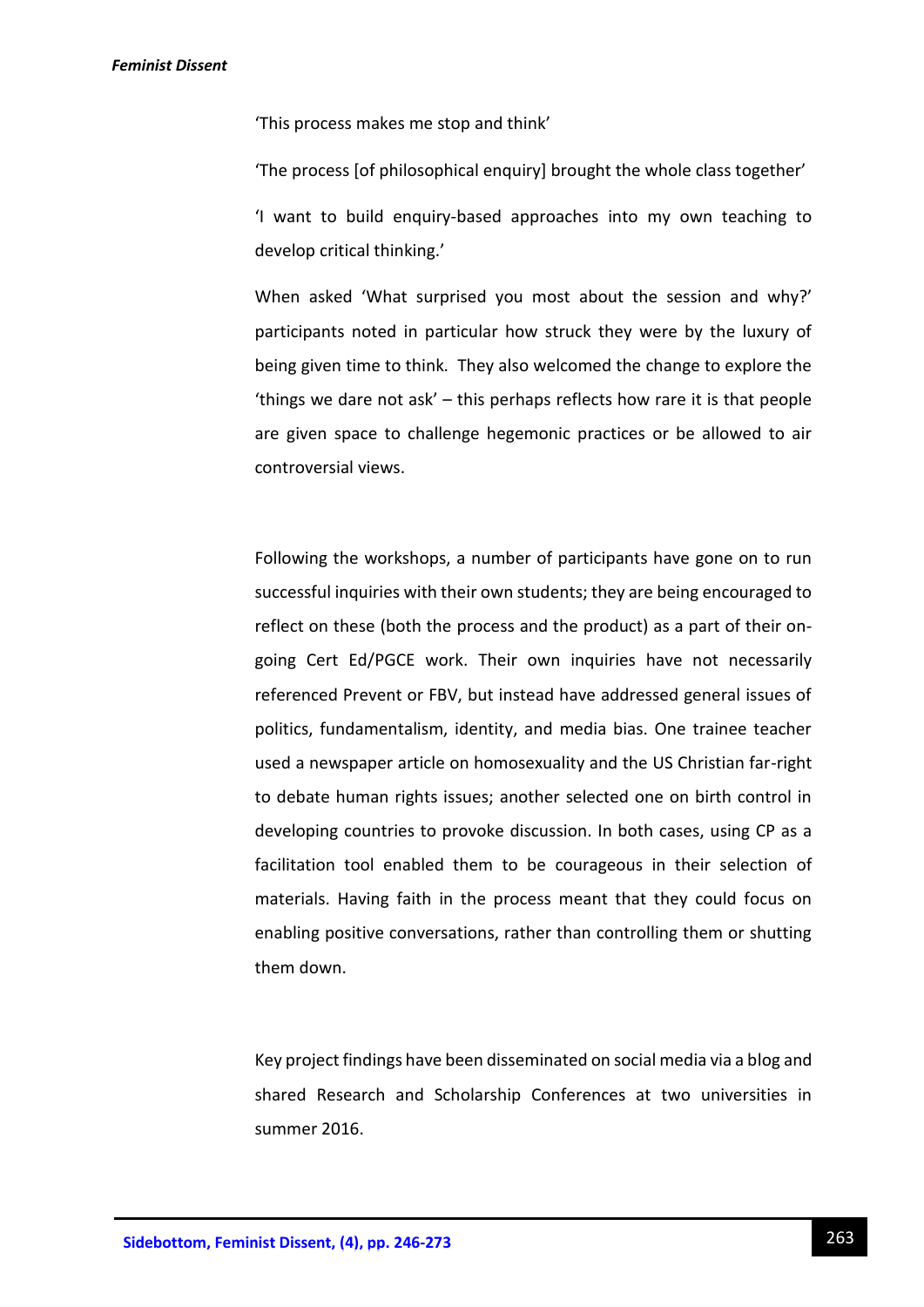## *Recommendations*

In his call to resist the 'miniaturisation' of human beings, Sen (2007:185) states that 'there is a compelling need in the contemporary world to ask questions not only about economics and politics of globalisation, but also about the values, ethics, and sense of belonging that shape our conception of the global world'.

Since the project took place, global and local issues such as Brexit, the refugee crisis, and rise in fundamentalist violence have reinforced the clear need for thinking spaces such as these for both educators and their students. Whilst this is certainly useful in the context of Prevent and FBV, there are clearly possibilities for wider applications of inquiry-based approaches and dialogic work to address. Generally speaking, a curriculum is needed that equips teachers to support students in managing difficult reactions to the modern predicament, handling complexity, and challenging both secular and religious authoritarianism. The following practical recommendations for teacher education have therefore arisen as a result of the project and have been shared with the University awarding body as part of a curriculum review:

- approaches such as community philosophy, that encourage critical thinking and questioning, are included (or considered) more explicitly in the teacher education curriculum sessions
- sessions that go beyond the standard e-learning packages on Prevent/FBV, delivered via CP inquiry or as a minimum facilitated reflection time, should be offered to all Cert Ed/PGCE students
- pro-social behaviour management methods which emphasise belonging and community, such as restorative practice, are included in sessions on classroom management.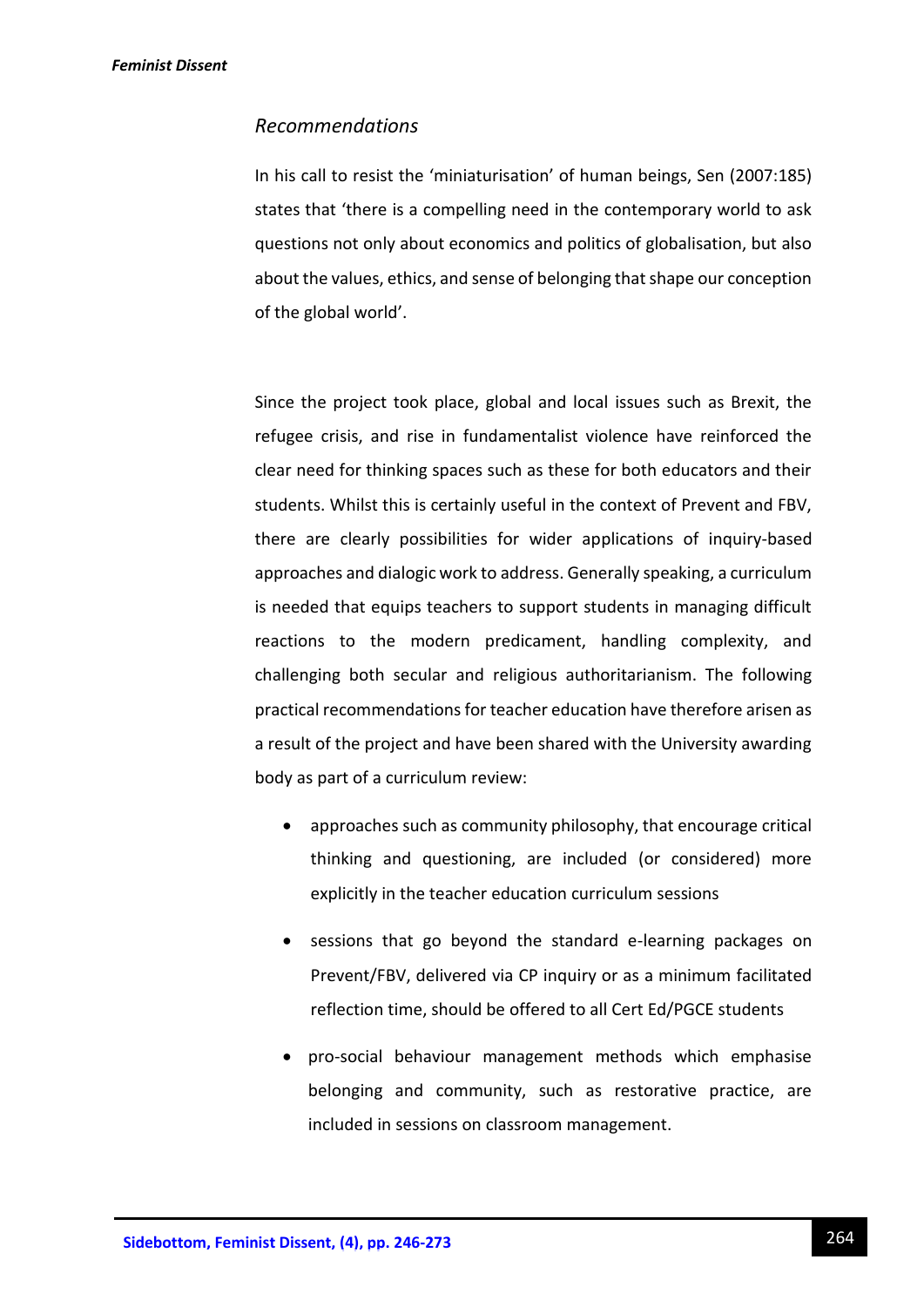## **Conclusion**

'nomadic thought rejects melancholia in favour of the politics of affirmation and mutual specification of self and other in sets of relations or assemblages' (Braidotti, 2012:55)

This project took a very different approach to counter-radicalisation measures in education which, to date, have largely been reactive by nature. By focusing on the development of positive, affirmative relationships and behaviours, we have attempted to flip the idea of 'Prevent' to the idea of 'Enable'. We have promoted powerful counternarratives that speak of the value of creating communities and shared identity through peer learning and growth, by introducing teachers to concepts of philosophical practice, creating rhizomatic networks that extend beyond teacher-student to deeper peer support, sustained outside the classroom walls and impacting on the wider education community. Techniques such as inclusive thinking circles and restorative language have been subsequently trialled by trainee teachers alongside values-based teaching, which seeks out commonality whilst also celebrating diversity.

Teachers using these approaches for learning will develop important critical thinking skills in their own students, encouraging them to question accepted practices and exploring the 'grey areas' of the complex and changing worlds in which they live. In this way, the project has led to a belief that 'pedagogies of belonging' have the potential to build transformative learning environments that will support students to become resilient through the development of social capital.

Whilst it could be argued that there can never be truly safe spaces for discussion whilst teachers have a legal duty to report, having an 'ethics of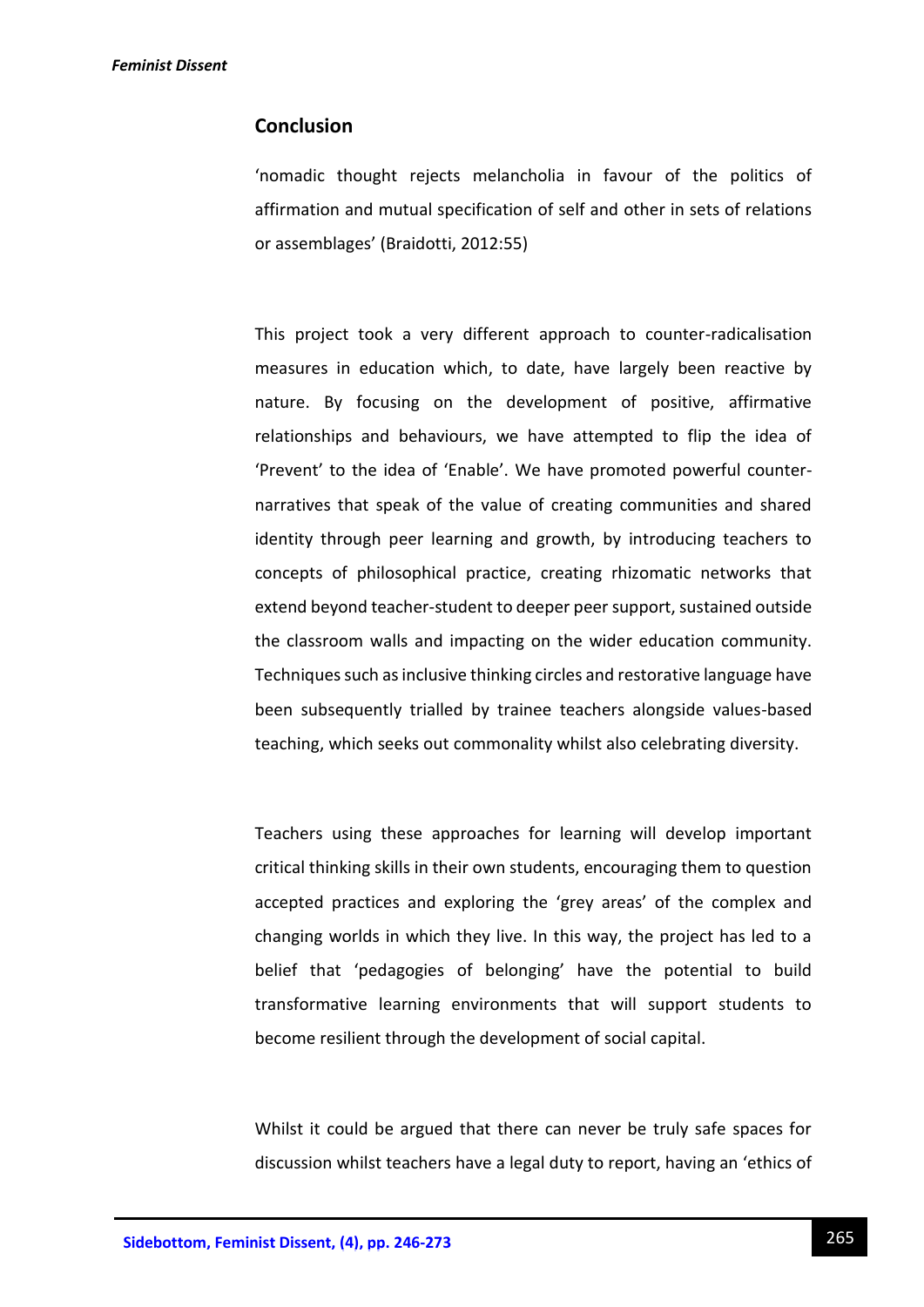affirmation' (Braidotti, 2012) encourages us to focus on the importance and hope for the reconstruction of the 'social imaginary'. 'The pursuit of collective projects aimed at the affirmation of hope, rooted in the ordinary micro-practices of everyday life, is a strategy to set up, sustain and map out sustainable transformations' (Braidotti, 2012:192).

This research supports Thomas (2016) in his call for 'processes of political and citizenship education for young people, that directly address the challenge of extremist ideologies, and which re-enforce processes, standards and embodied values of equal, democratic citizenship'. In fact, it goes beyond this to suggest that pro-social pedagogies can be used across every subject and promoted daily, through general teaching processes that foster belonging and community.

Although moving beyond localised approaches is a challenge, the modelling of community philosophy as good educational practice and the 'trickle-down' effect of trainee educators using pro-social methods in their own teaching should not be underestimated. Remembering Braidotti's call to 'think global, act local' (2013), we can continue to work in a spirit of affirmation; continuing conversations in rhizomatic ways via communities of practice and social networks, and making use of 'levers' such as Prevent to open up critical thinking spaces.

Prevent, as a policy, is complex; it needs, as Thomas (2017) suggests, 'a more nuanced analysis' that takes into account its contestation and shift in focus (to more general anti-fundamentalist work) since its first iteration in 2003. It could be suggested that Prevent is asked to do too much: 'There are plenty of reasons to promote tolerance, encourage critical thinking and open closed minds. But try to do those things through a vehicle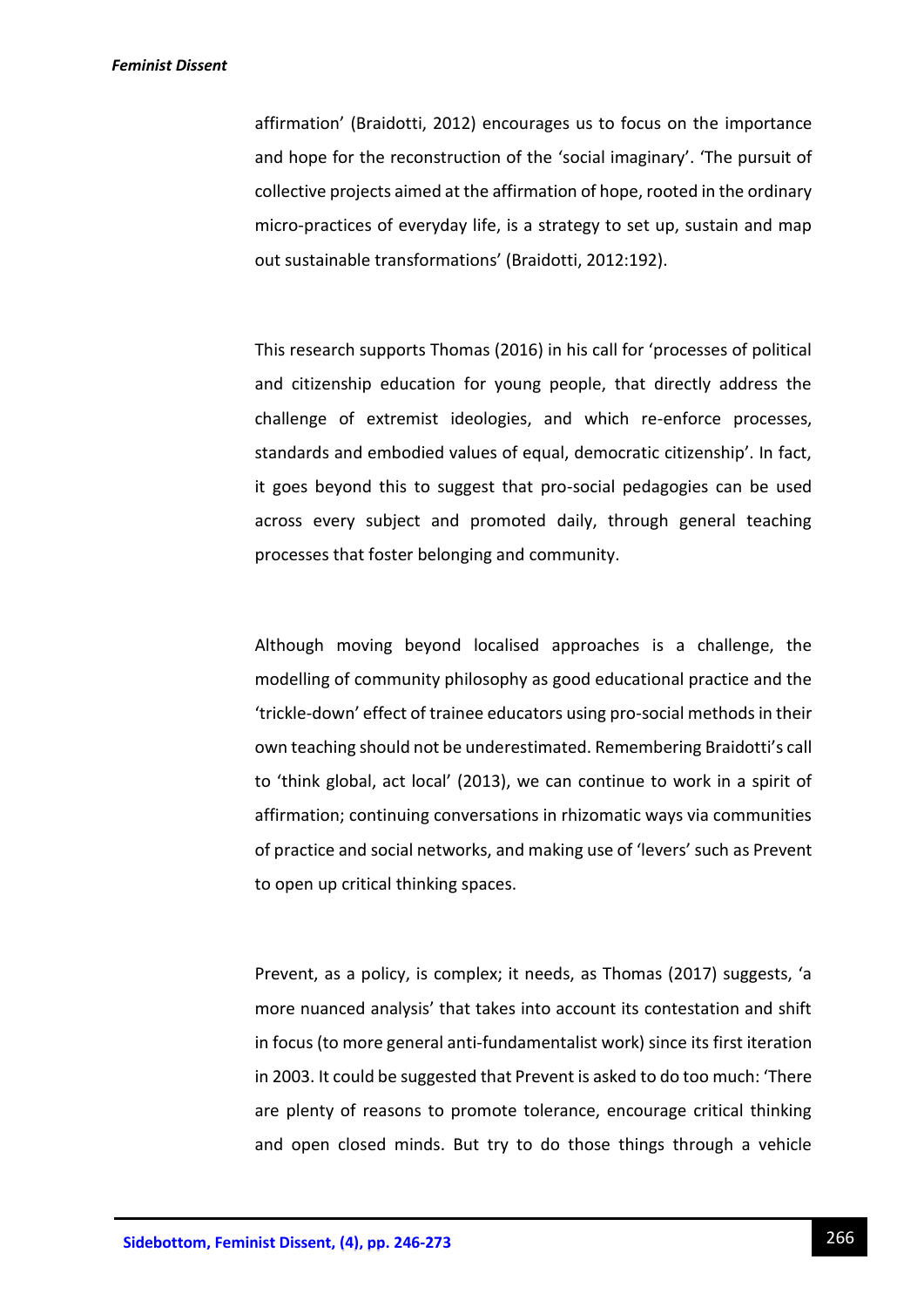designed for counter-terrorism, and you have to work harder to earn people's trust'. (BBC Radio 4, 2017)

Our duty as educators is to help students navigate this complex and uncertain agenda, through honest and humble dialogue. Community Philosophy and other pro-social practices can help us reclaim our roles as radicals and agents for change, through democratic and participative education. Perhaps, by implementing such pedagogical approaches, we can begin to reclaim the 'radical' spaces that education so desperately needs. In the words of Kundnani (2015): 'We must therefore defend the spaces of radical politics, for the right to dream of another world'.

**Kay Sidebottom** is Lecturer in Education at Leeds Beckett University.

## **References**

Amnesty International. (2017) *Dangerously disproportionate: The everexpanding national security state in Europe.* Available from: <https://www.amnesty.org/en/documents/eur01/5342/2017/en/> (Accessed 25 February 2017).

Braidotti, R. (2012) *Nomadic Theory: The Portable Rosi Braidotti.* New York: Columbia University Press.

Braidotti, R. (2013) *The Posthuman*. Cambridge: Polity Press.

British Educational Research Association. (2011) *Ethical Guidelines for Educational Research.* Available from: [https://www.bera.ac.uk/wp](https://www.bera.ac.uk/wp-content/uploads/2014/02/BERA-Ethical-Guidelines-2011.pdf)[content/uploads/2014/02/BERA-Ethical-Guidelines-2011.pdf](https://www.bera.ac.uk/wp-content/uploads/2014/02/BERA-Ethical-Guidelines-2011.pdf) (Accessed 25 February 2017).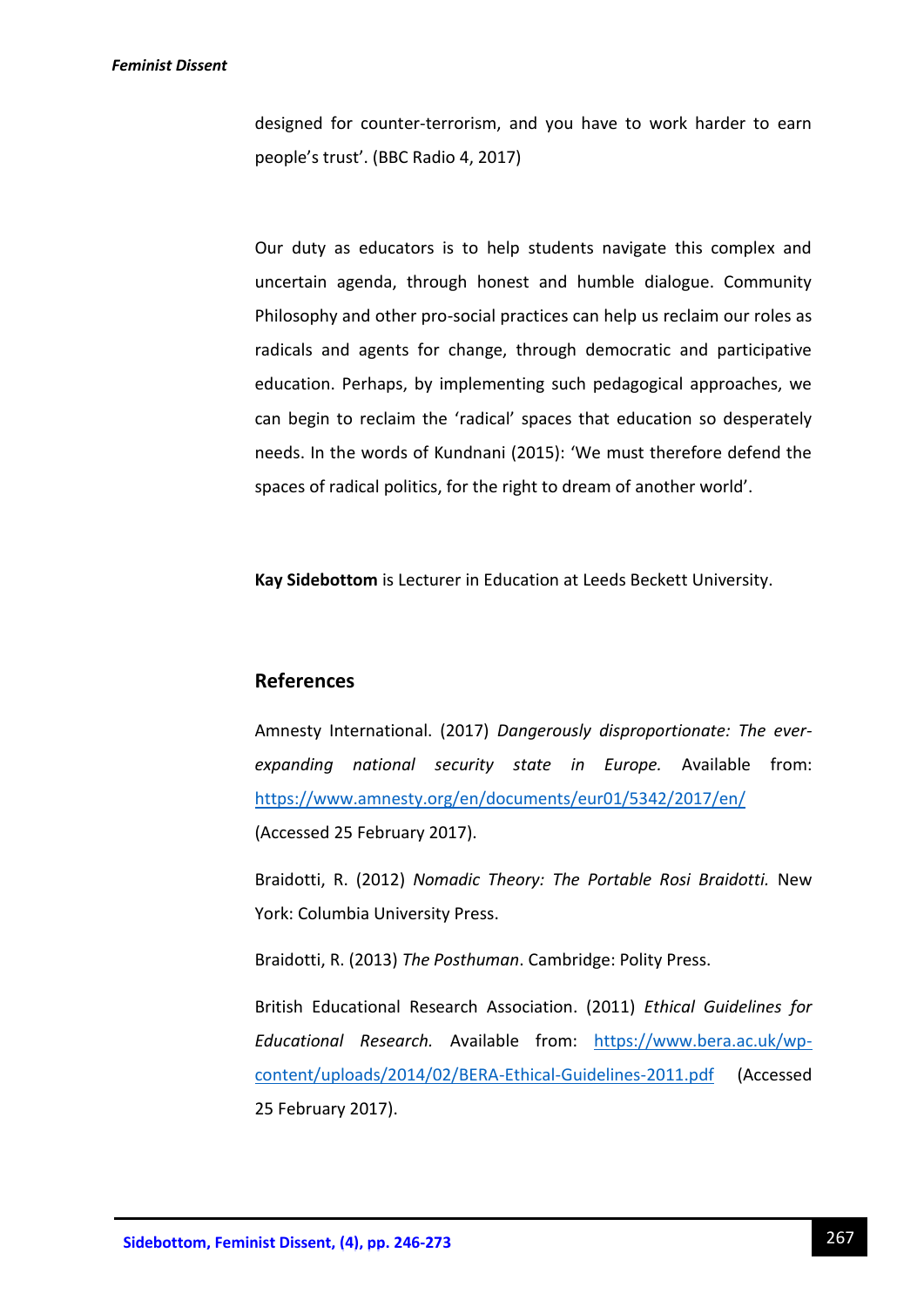Brookfield, S. (1995) *Becoming a Critically Reflective Teacher.* San Francisco: Jossey-Bass.

Clover, D. & Stalker, J. eds. (2007) *The Arts and Social Justice: Re-crafting Adult Education and Community Cultural Leadership*. Leicester: NIACE.

Coppack, V. & McGovern, M. (2014) "Dangerous Minds?" Deconstructing Counter-Terrorism Discourse, Radicalisation and the "Psychological Vulnerability" of Muslim Children and Young People in Britain. *Children and Society*, 28 (3): 242-256.

Department for Education. (2014) *Promoting fundamental British values as part of SMSC in schools*. Available from: [https://www.gov.uk/government/uploads/system/uploads/attachment\\_](https://www.gov.uk/government/uploads/system/uploads/attachment_data/file/380595/SMSC_Guidance_Maintained_Schools.pdf) [data/file/380595/SMSC\\_Guidance\\_Maintained\\_Schools.pdf](https://www.gov.uk/government/uploads/system/uploads/attachment_data/file/380595/SMSC_Guidance_Maintained_Schools.pdf) (Accessed 4 March 2017).

Department for Education. (2015) *The Prevent Duty: Departmental advice for schools and childcare providers*. Available from: [https://www.gov.uk/government/uploads/system/uploads/attachment\\_](https://www.gov.uk/government/uploads/system/uploads/attachment_data/file/439598/prevent-duty-departmental-advice-v6.pdf) [data/file/439598/prevent-duty-departmental-advice-v6.pdf](https://www.gov.uk/government/uploads/system/uploads/attachment_data/file/439598/prevent-duty-departmental-advice-v6.pdf) (Accessed 6 March 2017).

Devon, N. (2016) Teachers have to be therapist one moment, social worker the next. *The Guardian.* 31 May [Online]. Available from: [https://www.theguardian.com/education/2016/may/31/teachers](https://www.theguardian.com/education/2016/may/31/teachers-natasha-devon-childrens-mental-health-tsar-schools)[natasha-devon-childrens-mental-health-tsar-schools](https://www.theguardian.com/education/2016/may/31/teachers-natasha-devon-childrens-mental-health-tsar-schools) (Accessed 13 February 2017).

ETF (Education and Training Foundation). (2017) *Prevent for Further Education and Training.* Available from:

<https://www.preventforfeandtraining.org.uk/> (Accessed 15 May 2017).

Faure Walker, R. (2017) *How Preventing Terror is Promoting Violence.*  Available from: [http://discoversociety.org/2017/02/01/how-preventing](http://discoversociety.org/2017/02/01/how-preventing-terror-is-promoting-violence/?utm_content=bufferc0814&utm_medium=social&utm_source=twitter.com&utm_campaign=buffer)[terror-is-promoting-](http://discoversociety.org/2017/02/01/how-preventing-terror-is-promoting-violence/?utm_content=bufferc0814&utm_medium=social&utm_source=twitter.com&utm_campaign=buffer)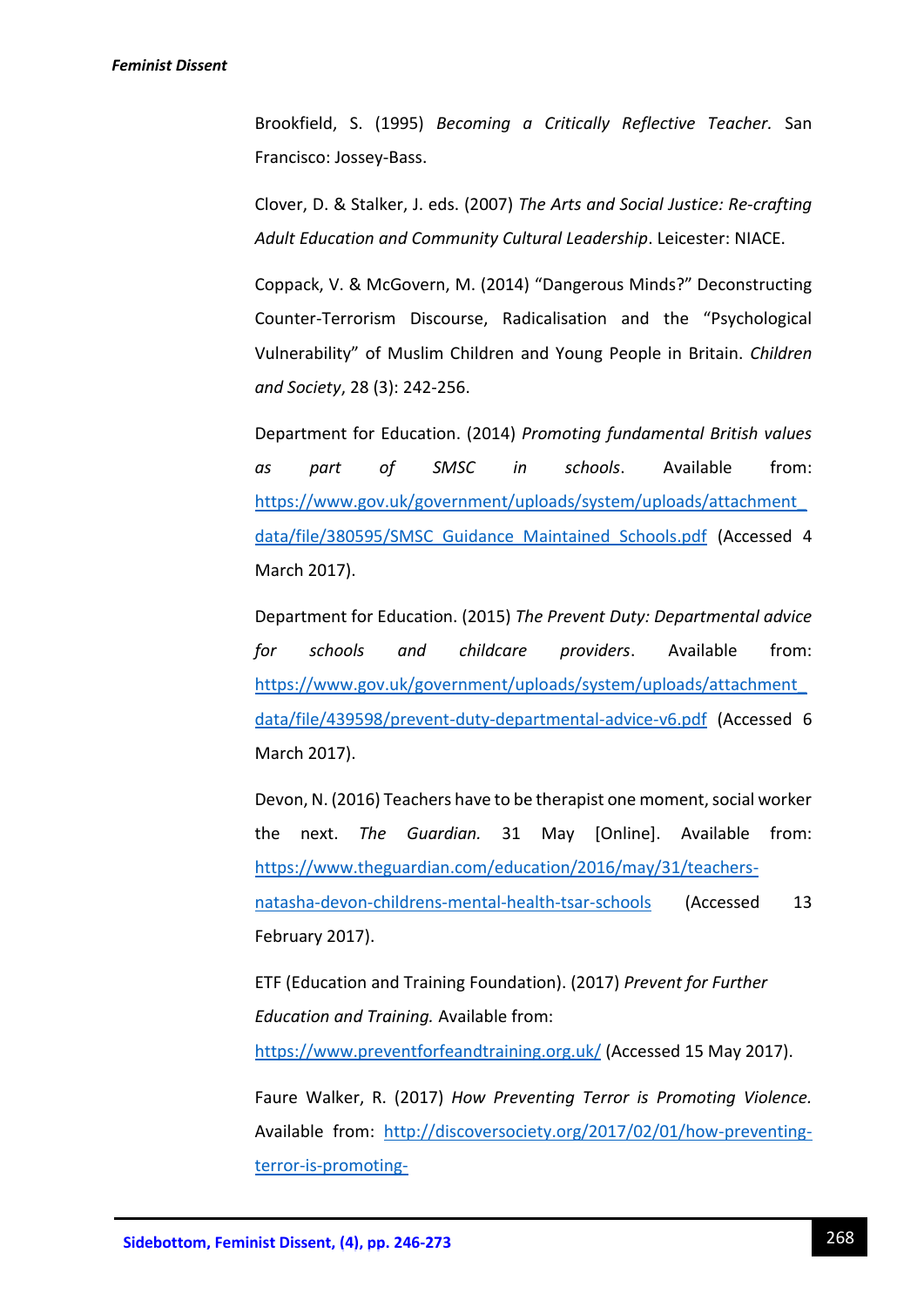[violence/?utm\\_content=bufferc0814&utm\\_medium=social&utm\\_source](http://discoversociety.org/2017/02/01/how-preventing-terror-is-promoting-violence/?utm_content=bufferc0814&utm_medium=social&utm_source=twitter.com&utm_campaign=buffer) [=twitter.com&utm\\_campaign=buffer](http://discoversociety.org/2017/02/01/how-preventing-terror-is-promoting-violence/?utm_content=bufferc0814&utm_medium=social&utm_source=twitter.com&utm_campaign=buffer) (Accessed 15 June 2017).

Feather, D. (2012) Oh to be a scholar – an HE in FE perspective. *Journal of Further and Higher Education*, 36: 243-261.

Fenton-Smith, R. (2017) Understanding Prevent. BBC Radio 4. 30 July [Radio]. Available from: <http://www.bbc.co.uk/programmes/b08yp16m> (Accessed 30 July 2017).

Freire, P. (1970) *Pedagogy of the Oppressed*. London: Penguin.

Freire, P. (1997) *Pedagogy of the Heart*. New York: Continuum International Publishing Group.

Gadher, D. (2016) Warning over rise of Hitler Youth. *The Times*. 20 November [Online]. Available from:

[http://www.thetimes.co.uk/edition/news/warning-over-rise-of-hitler](http://www.thetimes.co.uk/edition/news/warning-over-rise-of-hitler-youth-79pkwnfkl)[youth-79pkwnfkl](http://www.thetimes.co.uk/edition/news/warning-over-rise-of-hitler-youth-79pkwnfkl) (Accessed 10 March 2017).

Garratt, D. & Piper, H. (2011) Citizenship education and philosophical enquiry: Putting thinking back into practice. *Education, Citizenship and Social Justice,* 7 (1): 71 –84.

Groves, B.E. (2015) Teaching and Ideology. Or, why aren't we all dancing? A Personal View. In: Daley, M., Orr, K. & Petrie, J. eds. *Further Education and the Twelve Dancing Princesses.* London: Trentham Books

Haroon-Iqbal, H. (2017) Prevent scaremongering is dangerous - our antiterror programme is vital in the battle against extremism. *The Telegraph*. 13 February [Online]. Available from:

[http://www.telegraph.co.uk/education/2017/02/13/prevent](http://www.telegraph.co.uk/education/2017/02/13/prevent-scaremongering-dangerous-anti-terror-programme-vital/)[scaremongering-dangerous-anti-terror-programme-vital/](http://www.telegraph.co.uk/education/2017/02/13/prevent-scaremongering-dangerous-anti-terror-programme-vital/) (Accessed 3 March 2017).

HC Deb. (2016) Online Radicalisation. 31 October [Online]. Vol 616. Available from:<https://goo.gl/eBAfc9> (Accessed 20 February 2017).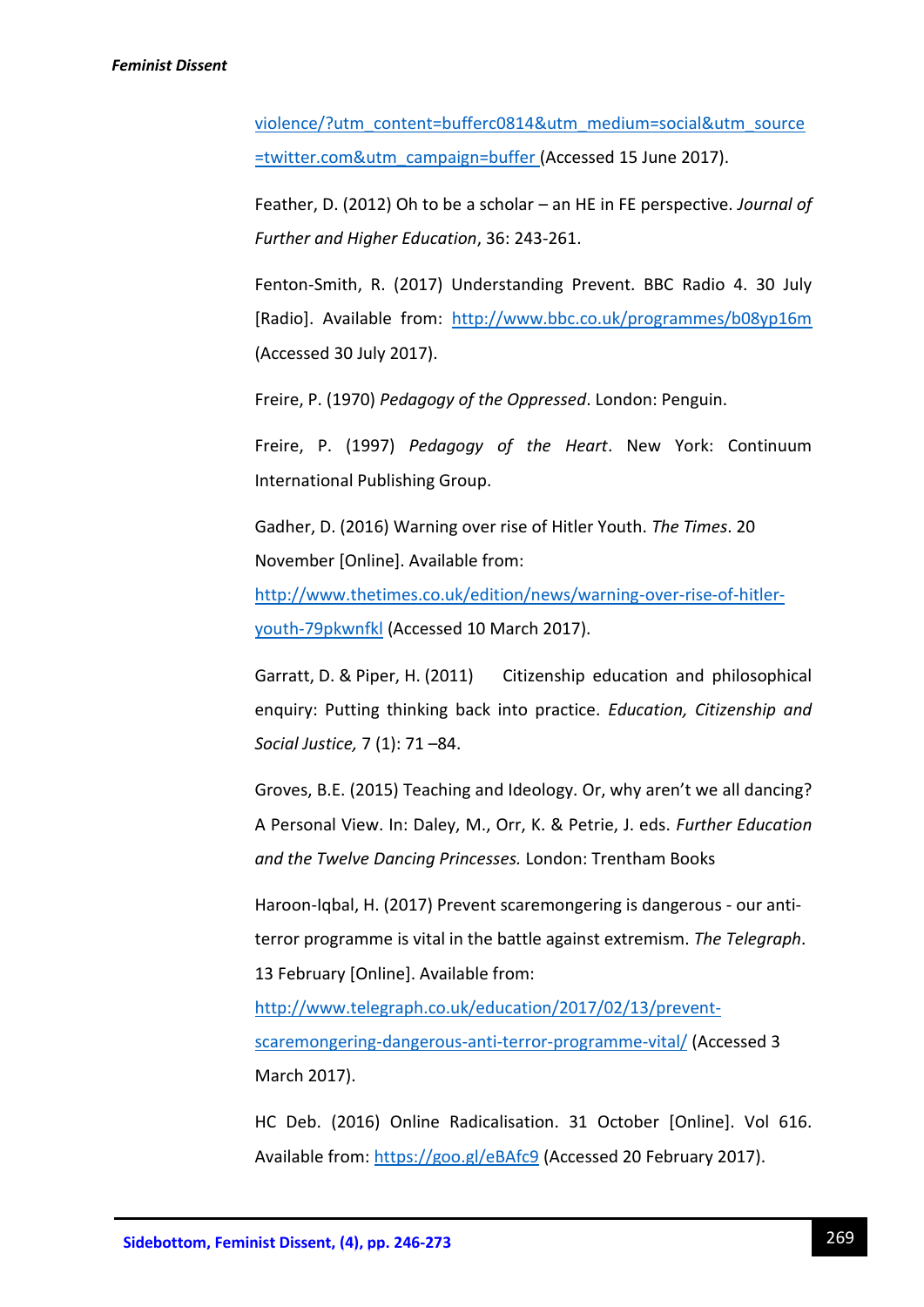HEFCE. (2015) Implementation of the Prevent duty in the higher education sector in England: 2015-16. Available from [https://webarchive.nationalarchives.gov.uk/\\*/http:/www.hefce.ac.uk/](https://webarchive.nationalarchives.gov.uk/*/http:/www.hefce.ac.uk/) (Last accessed 3 February 2019)

HM Government. (2011) Prevent Strategy. Available from*: [https://www.gov.uk/government/uploads/system/uploads/attachment\\_](https://www.gov.uk/government/uploads/system/uploads/attachment_data/file/97976/prevent-strategy-review.pdf) [data/file/97976/prevent-strategy-review.pdf](https://www.gov.uk/government/uploads/system/uploads/attachment_data/file/97976/prevent-strategy-review.pdf)* (Accessed 13 February 2017).

Kline, N. (1999) *Time to Think.* London: Cassell Illustrated.

Lambert, S. (2016) Preventing extremism in our communities, colleges and schools. *Post-16 Educator*, Issue 84 (July-September).

Lunenberg, M., Korthagen, F. & Swennen, A. (2007) The Teacher Educator as a Role Model. *Teaching and Teacher Education*, 23: 586-601.

Mannhardt, L. (2017) Implementing Restorative Practices in Schools: A Practical Guide to Transforming School Communities. *International Journal of Disability, Development and Education,* 64: 113-115.

Maxted, R. (2015) Critical Pedagogy in FE. In: Daley, M., Orr, K. & Petrie, J. eds. *Further Education and the Twelve Dancing Princesses.* London: Trentham Books

Mycroft, L. & Weatherby, J. (2015) Delivering Learning*.* In: Ashmore, L. & Robinson, D. eds. *Learning, Teaching and Development.* London: Sage

Mythen, G., Walklate, S. & Peatfield, EJ. (2016) Assembling and deconstructing radicalisation in PREVENT: A case of policy-based evidence making? *Critical Social Policy,* 37 (2): 1–22.

O'Donnell, A. (2016) Securitisation, Counterterrorism and the Silencing of Dissent: The Educational Implications of Prevent. *British Journal of Educational Studies*, 64 (1): 53-76.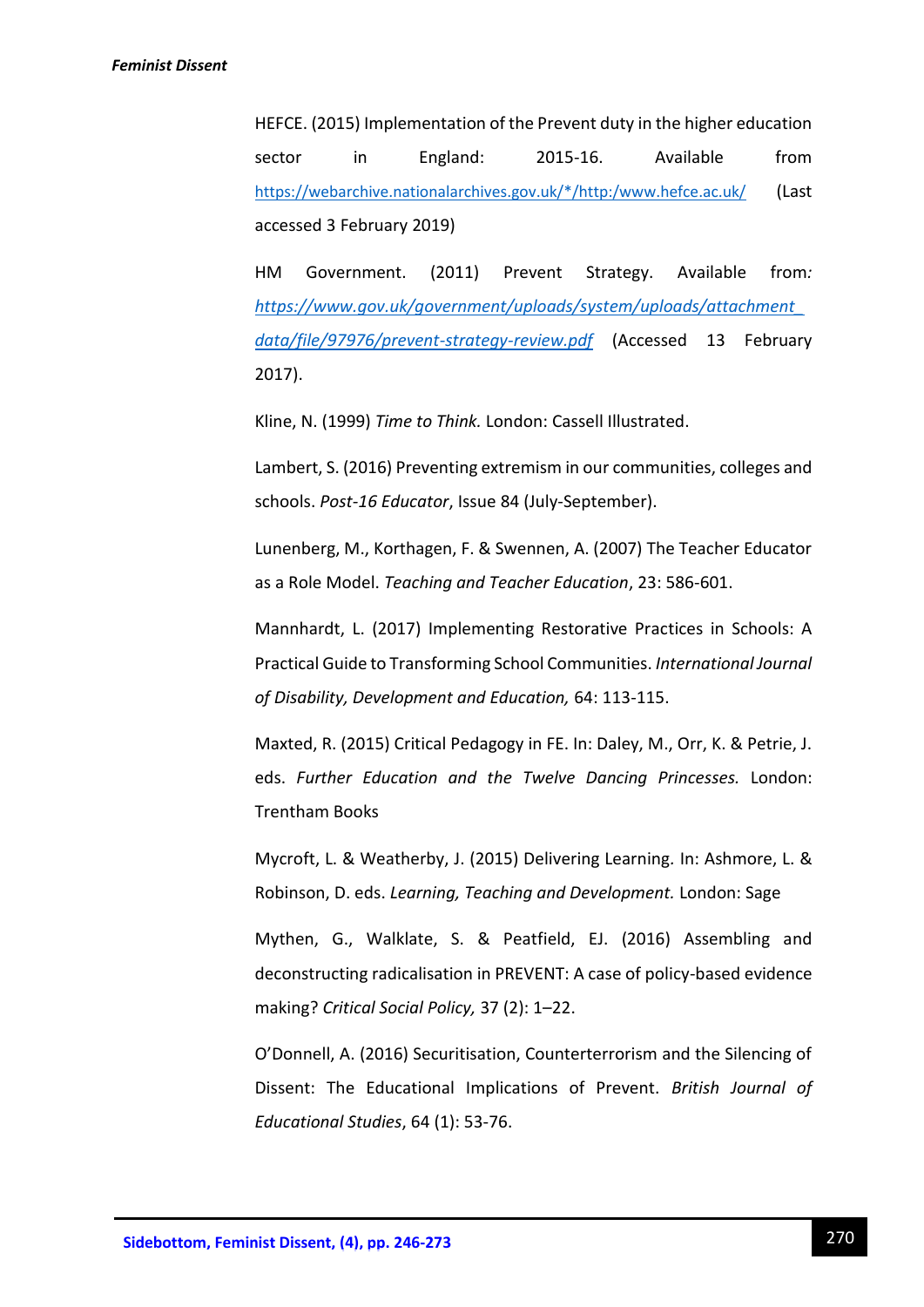Open Democracy. (2015) *Violence comes home: an interview with Arun Kundnani.* Available from: [https://www.opendemocracy.net/arun](https://www.opendemocracy.net/arun-kundnani-opendemocracy/violence-comes-home-interview-with-arun-kundnani)[kundnani-opendemocracy/violence-comes-home-interview-with-arun](https://www.opendemocracy.net/arun-kundnani-opendemocracy/violence-comes-home-interview-with-arun-kundnani)[kundnani](https://www.opendemocracy.net/arun-kundnani-opendemocracy/violence-comes-home-interview-with-arun-kundnani) (Accessed 13 February 2017).

Quinn, B. (2016) Nursery "raised fears of radicalisation over boy's cucumber drawing". *The Guardian*. 11 Mar [Online]. Available from: [https://www.theguardian.com/uk-news/2016/mar/11/nursery](https://www.theguardian.com/uk-news/2016/mar/11/nursery-radicalisation-fears-boys-cucumber-drawing-cooker-bomb)[radicalisation-fears-boys-cucumber-drawing-cooker-bomb](https://www.theguardian.com/uk-news/2016/mar/11/nursery-radicalisation-fears-boys-cucumber-drawing-cooker-bomb) (Accessed 13 February 2017).

Reay, D. (2012) What would a socially just education system look like?: Saving the Minnows from the Pike. *Journal of Education Policy*, 27 (5): 587- 599.

Sabir, R. (2017) Blurred lines and false dichotomies: Integrating counterinsurgency into the UK's domestic "war on terror". *Critical Social Policy*, 37 (2): 1–23.

Santoro, N. (2009) Teaching in culturally diverse contexts: what knowledge about "self" and "others" do teachers need? *Journal of Education for Teaching,* 35: 33-45.

Sen, A. (1999) *Development as Freedom*. Oxford: Oxford University Press.

Sen, A. (2007) *Identity and Violence: The Illusion of Destiny*. London: Penguin.

Society for the Advancement of Philosophical Enquiry and Reflection in Education [no date]. *Community Philosophy*. Available from: [http://www.sapere.org.uk/Members,Schools,Partners/CommunityPhilos](http://www.sapere.org.uk/Members,Schools,Partners/CommunityPhilosophy.aspx) [ophy.aspx](http://www.sapere.org.uk/Members,Schools,Partners/CommunityPhilosophy.aspx) (Accessed 21 February 2017).

Sukarieh, M. & Tannock, S. (2015) The deradicalisation of education: terror, youth and the assault on learning for social change. *Race & Class*, 57 (4): 22-38.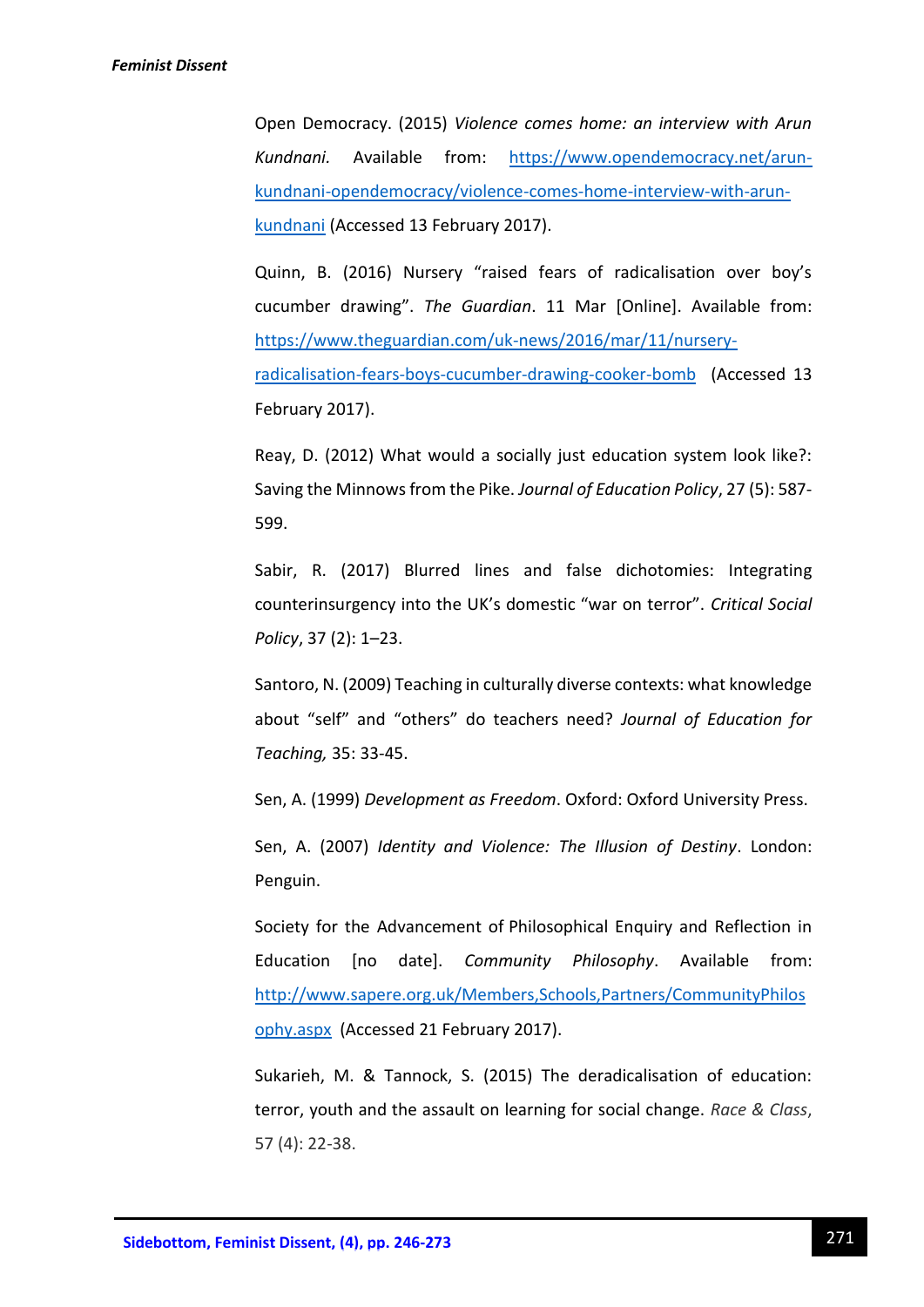Taylor, C. & Hughes, C. eds. (2016) *Posthuman Research Practices in Education.* London: Palgrave Macmillan.

Thomas, P. (2016) Youth, terrorism and education: Britain's Prevent programme. *International Journal of Lifelong Education*, 35 (2): 171-187.

Thomas, P. (2017) Changing Experiences of Responsibilisation and Contestation within Counter-terrorism Policies: the British Prevent Experience. *Policy and Politics*, 45 (3): 305-321.

Tiffany, G. (2009) Community Philosophy: A Project Report. *Joseph Rowntree Association*. Available from:

<https://www.jrf.org.uk/report/community-philosophy-project-report> (Accessed 10 March 2017).

Wild, C. (2016) Going to extremes: How radical are you? Art education & British values. *The Sociological Imagination*. 16 September [Online]. Available from: <http://sociologicalimagination.org/archives/18892> (Accessed 9 March 2017).

Williams, R (2015) School heads raise alarm over new duty to protect students from extremism *Guardian* 9 June [Online] Available from [https://www.theguardian.com/education/2015/jun/09/schools-duty-police](https://www.theguardian.com/education/2015/jun/09/schools-duty-police-extremism-anti-terrorism-laws)[extremism-anti-terrorism-laws](https://www.theguardian.com/education/2015/jun/09/schools-duty-police-extremism-anti-terrorism-laws) (Last Accessed 3 February 2019

## **Appendix 1**

## *Prevent Prevent*

*Politicians colluding to take your freedoms Racism, phobias, communities in crisis Eroding the trust, losing your right to assemble. Visceral policy makers divide this Kingdom Endemic paranoia, reading a book makes you ISIS!*